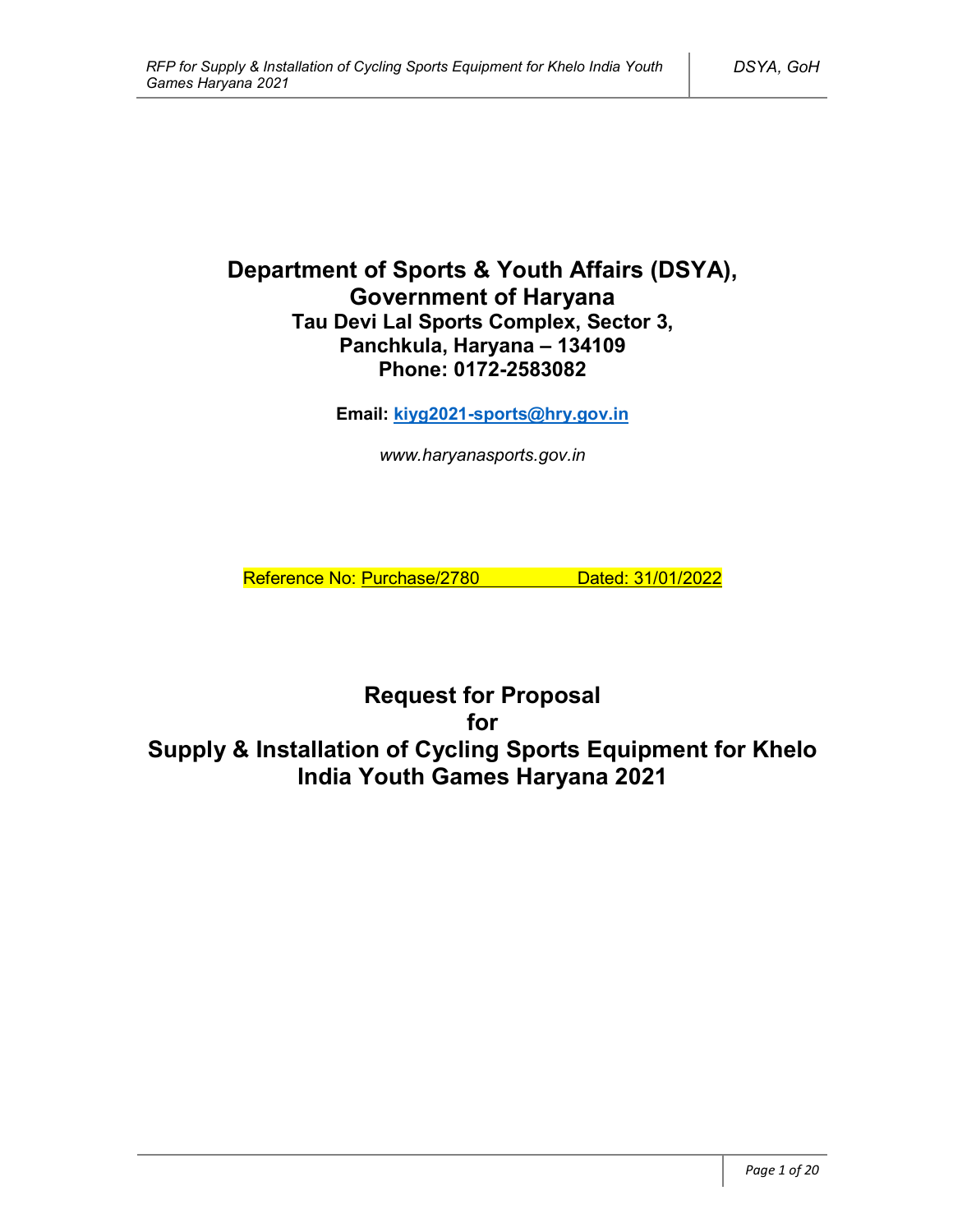**Department of Sports & Youth Affairs (DSYA), Government of Haryana Tau Devi Lal Sports Complex, Sector 3 Panchkula, Haryana – 134109**

> Email: kiyg2021-sports@hry.gov.in www.sportsharyana.gov.in

**RFP No.:.** Purchase/2780 **Dated: 31.01.2022** 

**NOTICE INVITING TENDER (NIT)**

DSYA invites Bids under two bid-basis, i.e. Technical Bid and Financial Bid for *'Supply & Installation of Cycling Sports Equipment for Khelo India Youth Games Haryana 2021'* for Department of Sports & Youth Affairs *(DSYA)*.

The interested bidders should submit their bids online and physical copies of **only technical proposal** to Tau Devi Lal Sports Complex, Sector 3, Department of Sports & Youth Affairs, Govt. of Haryana, Panchkula, Haryana - 134109, on or before 10-02-2022**.**

Bidders have to download the Bid documents from the e-procurement portal i.e. https://etenders.hry.nic.in after registering themselves on portal and submit e-bids after payment of Bid Processing Fee & Bid Document Fee before last date & time of downloading the e-bids online

All Bidders are advised to see Amendments to RFP, if any, before submission of the bids. In case the Bidder does not submit the amended bids/amendments, it shall be presumed that Bidder has seen the amendments/Amended bids and e-bid shall be evaluated accordingly.

In case schedule date of submission / tender opening date are declared as holiday then tender will be submitted/ opened on the very next working day on earlier schedule time.

DSYA reserves the right to cancel the bid at any time or amend/withdraw any of the terms and conditions contained in the Bid Document without assigning any reason thereof.

> **CEO, Khelo India Youth Games Department of Sports & Youth Affairs Haryana**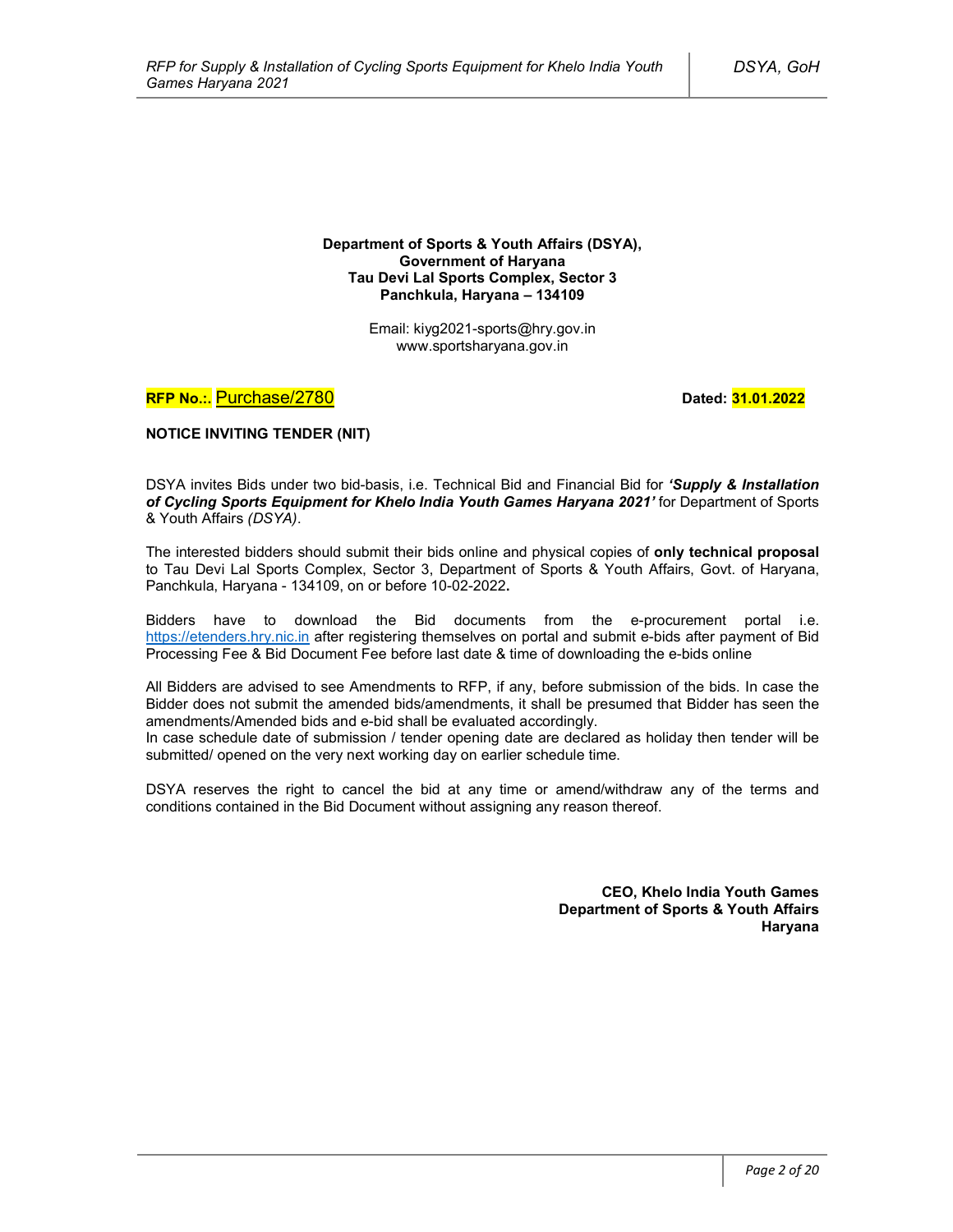### **1. DETAILED NOTICE INVITING E-TENDER**

e-Tender is invited in single stage two cover system i.e. Request for Technical Bid **(online Bid under Technical Envelope and hard copy submission with mentioning Page No)** and Request for Financial Bid (comprising of price bid Proposal under online available Commercial Envelope):

| Sr. No.        | <b>Information</b>                                                 | <b>Details</b>                                                                                                                                                                                                                                                                                       |
|----------------|--------------------------------------------------------------------|------------------------------------------------------------------------------------------------------------------------------------------------------------------------------------------------------------------------------------------------------------------------------------------------------|
|                | Description of Goods                                               | <b>Cycling Sports Equipment</b><br>(Annexure-I)                                                                                                                                                                                                                                                      |
| $\overline{2}$ | EMD (to be deposited online) *                                     | 85.000/-<br><b>Account Holder Name: Director,</b><br>Department of Sports & Youth Affairs<br><b>Bank Name: State Bank of India</b><br><b>Account No.: 39454876084</b><br><b>IFSC Code: SBIN0050969</b><br><b>MICR No.: 160002173</b><br>Validity period for the EMD will be up to<br>30th June, 2022 |
| 3              | Tender Document Fee*                                               | $5.000/-$                                                                                                                                                                                                                                                                                            |
| 4              | e-Service Fee (to be deposited online)                             | 1.000 + 18% GST                                                                                                                                                                                                                                                                                      |
| 5              | Start Date & Time of Bid Preparation and<br>Submission             | 01.02.2022, 11.00 Hrs                                                                                                                                                                                                                                                                                |
| 6              | Expiry Date & Time of bid for EMD<br>submission                    | 09.02.2022                                                                                                                                                                                                                                                                                           |
| 7              | Last date and time for submission of<br>proposals through e-Tender | 10.02.2022                                                                                                                                                                                                                                                                                           |

**Note: For relaxation of Tender Fee & EMD** Please refer "Haryana State Public Procurement Policy for MSME -2016" notified vide G.O.No.2/2/2016-4IBII (1) dated20-10-2016 and for Startups/first generation Entrepreneurs as notified vide G.O. No.2/2/2016-4IB-II dated 03.01.2019.

# **2. DATA SHEET**

| Sr. No.        | <b>Activity Description</b>                                                                                  | <b>Details</b>                                                                                                                    |  |
|----------------|--------------------------------------------------------------------------------------------------------------|-----------------------------------------------------------------------------------------------------------------------------------|--|
|                | RFP No. and Date of Availability of RFP                                                                      | RFP No. Purchase/2780<br>Date: 31.01.2022                                                                                         |  |
| 2              | <b>Proposal Due Date</b>                                                                                     | 10.02.2022, 23.59 Hrs                                                                                                             |  |
| 3              | Technical Proposal Opening Date and<br>submission of hard copy of technical<br>proposal with proper binding. | 11.02.2022, 10.00 Hrs                                                                                                             |  |
| 4              | <b>Financial Proposal Opening</b>                                                                            | To be communicated later                                                                                                          |  |
| 5              | Letter of Award (LOA)                                                                                        | To be communicated later                                                                                                          |  |
| 6              | Office Address - Venue for opening and<br>evaluation of Bids                                                 | Department of Sports & Youth Affairs<br>Govt. of Haryana<br>Tau Devi Lal Sports Complex, Sector 3,<br>Panchkula, Haryana - 134109 |  |
| $\overline{7}$ | <b>Contact Details</b>                                                                                       | Contact Person:<br>Mr. Rajesh Kumar, Superintendent<br>Email id: kiyg2021-sports@hry.gov.in<br>Mobile No: +91 7717307781          |  |
| 8              | <b>Tender Documents on Website</b>                                                                           | URL for e-tender<br>https://etenders.hry.nic.in/nicgep/app<br>http://www.haryanasports.gov.in/                                    |  |
| 9              | Method of Selection                                                                                          | Pre-Qualification & L1                                                                                                            |  |
| 10             | <b>Bid Validity Period</b>                                                                                   | 90 days                                                                                                                           |  |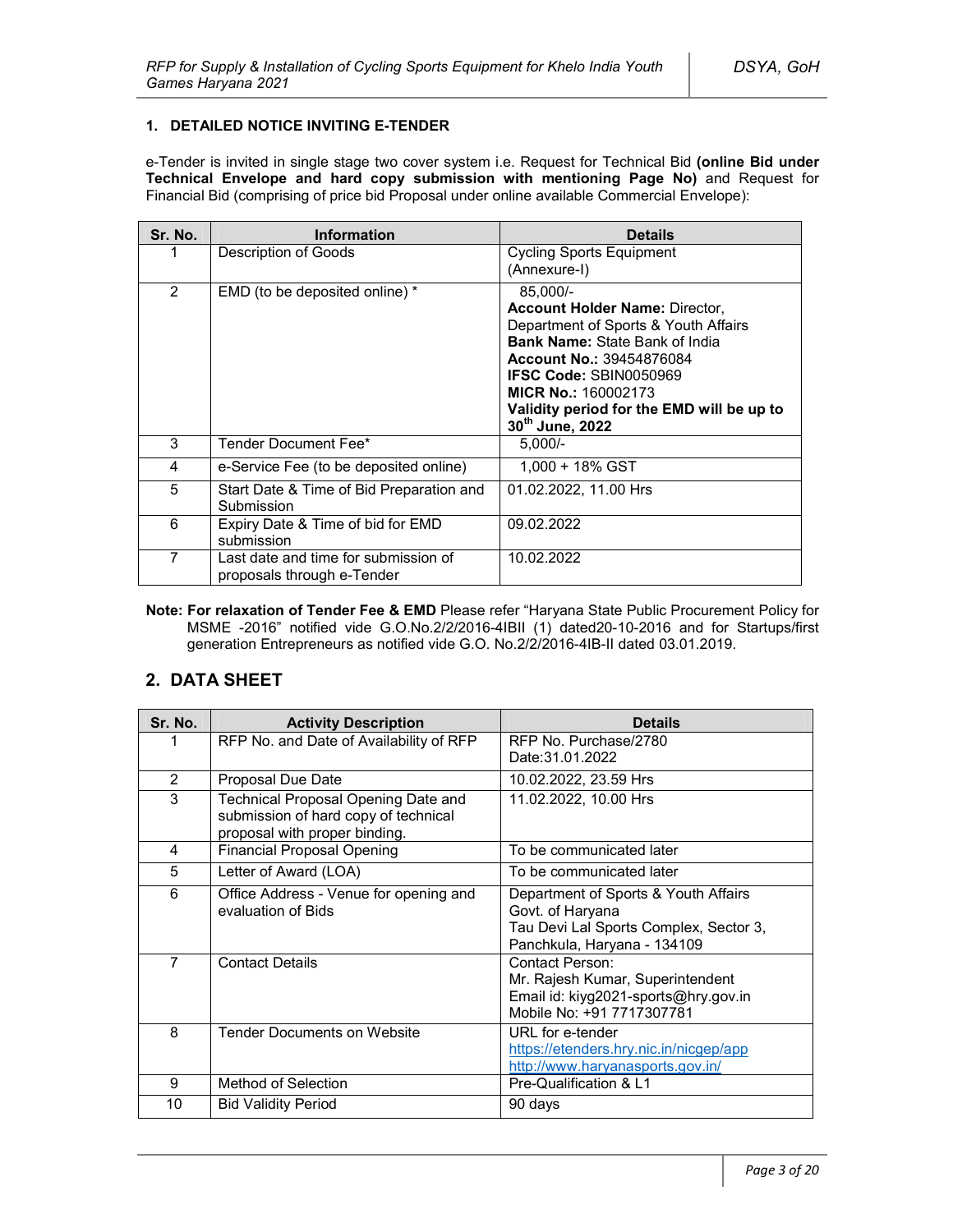# **A. Information to Bidders:**

### **1. Instructions to bidder on Electronic Tendering System.**

Registration of bidders on e-Procurement Portal**,** Information about Digital Certificate, Instructions about Online Payment of Tender Document fee/e-Service Fee/Earnest Money, Important Instructions & Help manual for online bidding and other General issues option available on Home page of NIC e-procurement portal i.e https://etenders.hry.nic.in.

In case bidders need any clarifications or if training required to participate in online tenders they can contact office Timings of Help-desk support & Contract Details: -

The detail may be seen under "Contract US" option available on Home Page of NIC e-Procurement portal i.e https://etenders.hry.nic.in.

For support related to Haryana Tenders in addition to Helpdesk: -

In addition, for support related to Haryana Tenders in addition to helpdesk you may also contact to following: -

E - mail: eproc.nichry@yahoo.com Desk: 0172-2700275

**2.** Date and Time of making payment of tender fee, earnest money deposit (EMD) and eservice fee is as under:

|   | A Online submission of EMD, Tender fee & |  |
|---|------------------------------------------|--|
|   | e-Service Fee Option-1: Through Net      |  |
|   | <b>Banking and Debit card</b>            |  |
| в | Online submission of EMD                 |  |
|   | Option-2: Through RTGS/ NEFT-            |  |
|   | (In case of above, the bidder has to     |  |
|   | pay Tender fee & e-Service fee           |  |
|   | Through Net Banking and Debit card       |  |
|   | as per the given date & time schedule)   |  |

- **3.** As the Bids are to be submitted online and are required to be encrypted and digitally signed, the Bidders are advised to obtain Digital Signature Certificate (DSC) at the earliest. For obtaining Digital Certificate, the Bidders should visit NIC portal https://etenders.hry.nic.in/nicgep/app?page=DSCInfo&service=page
- **4.** The Bidders shall have to pay for the Tender Documents Fee, EMD Fees & e-Service Fee online by using the service of secure electronic payment gateway. The secure electronic payments gateway is an online interface between bidders and online payment authorization networks.
- **5.** The bidders must have Net Banking account in order to pay Tender Document Fee and e-Service Fee.
- **6. Payment of Tender Fee: -** The payment for the Tender Document Fee shall be made by the interested bidder online directly through Net Banking with the available Banks at e- GRAS e-Payment Gateway.
- **7. Payment of e-Service Fee: -** E-Service Fee payment shall be made separately by the interested bidders/ contractors online directly through Net Banking Account.
- **8. Payment of EMD: -** The payment of EMD can be made through Net Banking or RTGS/ NEFT as per details at Para-2 above. In this regard please refer to "Instructions to bidder on Electronic Tendering System.
- **9.** Intending bidders will be mandatorily required to sign-up online (create user account) on the website https://etenders.hry.nic.in to be eligible to participate in the e-Tender. In case the intended bidder fails to pay EMD fee under the stipulated time frame, he/she shall not be allowed to submit his/ her bids for the respective event/Tenders.
- **10.** In case of payment of EMD through RTGS/ NEFT, the interested bidders must remit the funds at least on or before **09.02.2022 upto** and make payment via RTGS/NEFT to the beneficiary account number specified under the online generated challan. The intended bidder/ Agency thereafter will be able to successfully verify their payment online, and submit their bids on or before the expiry date & time of the respective events/ Tenders at https://etenders.hry.nic.in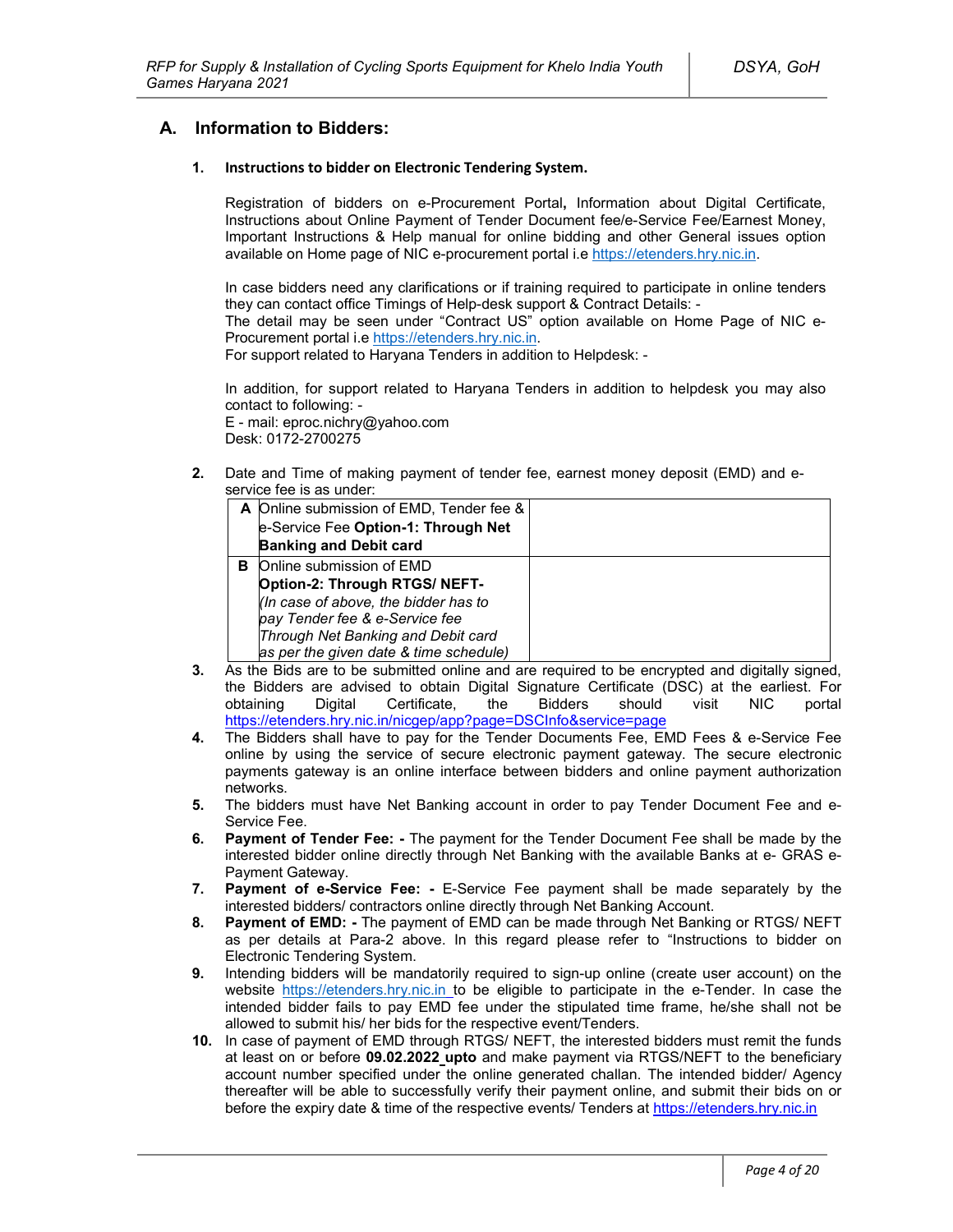- **11.** However, the details of the EMD, Tender document Fee & E Service Fee are required to be filled/ provided at the time of online Bid Preparation.
- **12.** Online Technical Envelope—Reference details of the Earnest Money Deposit, Tender Document Fee & e - Service Fee instrument and scanned copies of supporting documents and QR/technical criteria with proper index and page numbering on all the documents have to be provided as per **Annexure-A** of this document.
- **13.** If the tenders are cancelled or recalled on any grounds, the Tender Document Fee and e-Service Fee will not be refunded to the bidder.
- **14.** If any queries related to this RFP, Bidders can submit their queries only through the official email id kiyg2021-sports@hry.gov.in before 5.00PM on working days.

# **B. Brief Description of Procuring Sports Equipment / items:**

| Sr. No | Description                                          | Quantity | <b>Place of Delivery</b>                                     |
|--------|------------------------------------------------------|----------|--------------------------------------------------------------|
|        | Supply & installation of Cycling<br>Sports Equipment | 16 Items | Tau Devi Lal Sports Complex,<br>Sector-3, Panchkula, Haryana |

The detailed technical specifications/description of the above items are available at **Annexure-I** of this document. **Only mentioned brand will be acceptable.**

# **C. Specific Terms & Condition/ Eligibility Criteria related to above items: -**

| 1. | The Bidder must be a Single Business Entity for the<br>purpose of this Invitation for RFP Document, a business<br>entity shall mean a company registered in India under<br>the Companies ACT, 1956 or 2013 or a partnership firm<br>registered under The Limited Liability Partnership Act,<br>2008 or The Indian Partnership Act 1932.<br><b>JV/Consortium not Allowed.</b>                                                            | Certificate<br>Registration<br>of<br>Incorporation(s).                                                                                            |
|----|-----------------------------------------------------------------------------------------------------------------------------------------------------------------------------------------------------------------------------------------------------------------------------------------------------------------------------------------------------------------------------------------------------------------------------------------|---------------------------------------------------------------------------------------------------------------------------------------------------|
| 2. | Average annual turnover of the Bidder in the last 3<br>years i.e. 2017-18, 2018-19 and 2019-20 must be at<br>01 Crore from sale of sports equipment/items &<br>least<br>Sports Apparel.                                                                                                                                                                                                                                                 | Audited<br>Financial<br>Statements/Certificate<br>from<br>statutory<br>Auditor<br>be<br>should<br>submitted as per the enclosed<br>Annexure-'E'.  |
| 3. | The<br><b>Bidder</b><br>must<br>have<br>relevant<br>experience<br>in.<br>undertaking any three (03) similar* assignments in the<br>last seven (07) years (International/National level).<br>Note: *Supply and installation of sports equipment for<br>Central Government/State Government/ National Sports<br>Federation / State Sports Federation.                                                                                     | Work Order/ Client Certificate/<br>Certificate<br>Completion<br>(Please)<br>provide a list of assignments<br>before attaching relevant evidence.  |
| 4. | The Bidder should be in the business of sale of Sports<br>Equipment as Original equipment manufacturer (OEM)<br>for at least 05 Years as on March 31 <sup>st</sup> , 2021.<br>0 <sub>R</sub><br>In case the Bidder is not a manufacturer (OEM) then the<br>bidder should be an authorized supplier / dealer of the<br>manufacturer and in business of supplying sports<br>equipment for more than one (01) year as on March<br>31,2021. | Proof of OEM /<br>Authorisation<br>Certificate<br>(with period clearly<br>specified)<br>should be submitted as per the<br>enclosed Annexure- 'C'. |
| 5. | The equipment should be supplied to Tau Devi Lal sports complex, Sector-3, Panchkula,                                                                                                                                                                                                                                                                                                                                                   |                                                                                                                                                   |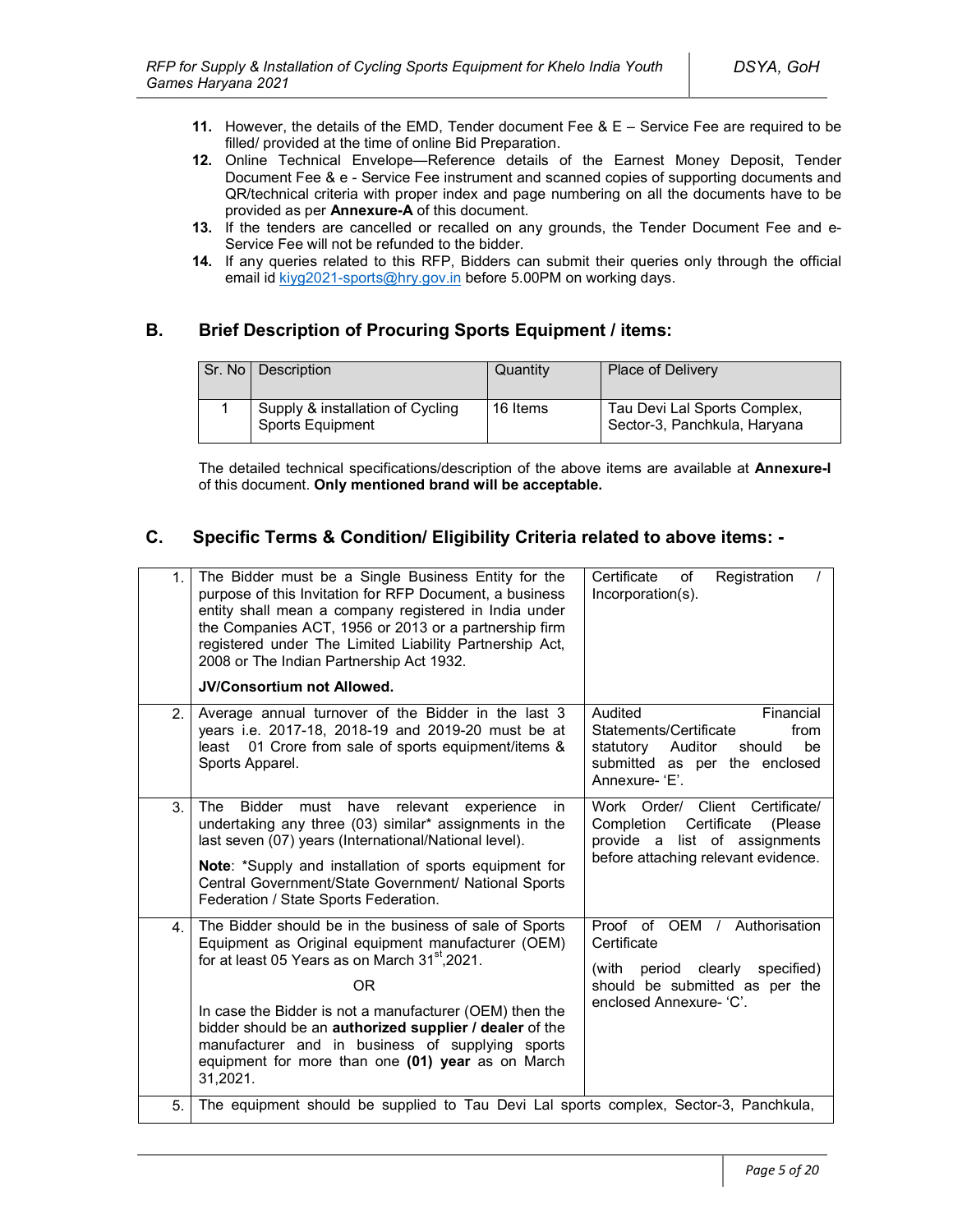|                 | Haryana.                                                                                                                                                                                                                                                                                                                                                                                                                                                                                        |                                                                              |
|-----------------|-------------------------------------------------------------------------------------------------------------------------------------------------------------------------------------------------------------------------------------------------------------------------------------------------------------------------------------------------------------------------------------------------------------------------------------------------------------------------------------------------|------------------------------------------------------------------------------|
| 6.              | The suppliers are required to submit the detail of sports equipment/items as per Annexure-II.<br>The intending supplier shall also have to mention, the detailed specifications, name of<br>manufacturer/make, model of the article and has to enclose the catalogue in PDF format with<br>image/ pictures of the material offered, for which the rates are quoted as per the below format.                                                                                                     |                                                                              |
|                 | Item No                                                                                                                                                                                                                                                                                                                                                                                                                                                                                         |                                                                              |
|                 | Name of the Item                                                                                                                                                                                                                                                                                                                                                                                                                                                                                |                                                                              |
|                 | Offered Make & Model                                                                                                                                                                                                                                                                                                                                                                                                                                                                            |                                                                              |
|                 | Specification<br><b>NIT</b><br>Compliance<br>as<br>per<br>(Yes/No)                                                                                                                                                                                                                                                                                                                                                                                                                              |                                                                              |
|                 | Offered item with Original Images                                                                                                                                                                                                                                                                                                                                                                                                                                                               |                                                                              |
|                 | Above format should be proper in one page for each item. The photocopies/ Xerox /fax of<br>these documents will not be considered. In absence of the above original documents, the<br>item(s) offered will not be considered. The preference will be given to the items bearing ISI/ISO<br>/quality control make for the sports material & goods.                                                                                                                                               |                                                                              |
|                 | In case of doubt in material, supplied by the firm/bidder, the expenditure incurred on getting the<br>material tested will be borne by the bidder. If, even after approval, information / facts submitted<br>by the bidder are found misleading / incorrect etc., DSYAGOH reserves the right to reject the<br>tender for the current / future supply or may impose penalties as deemed fit. Non-compliance<br>of any of the terms & conditions of the tender will also warrant above penalties. |                                                                              |
| 7.              | The intending supplier should quote the rates inclusive of all expenses, charges, taxes, duties,<br>transportation, packing and forwarding, insurance etc. inclusive of all applicable taxes and<br>freight charges for Tau Devi Lal sports complex, Sector-3, Panchkula, Haryana. Rate quoted<br>shall also include Supply, Installation, and Commissioning & On-site training for operation of<br>equipment. The financial must be submitted in the bidder's letter head with seal and sign.  |                                                                              |
| 8.              | The minimum warranty/guarantee period shall be of two (2) years for equipment/ items. Not<br>applicable for the Items which are subject to non-warranty. However, DSYA will verify whether<br>the quoted equipment's/items are falling under warranty or non-warranty. Decision of the<br>DSYA will be final in this regard. Any period over and above the minimum period mentioned<br>shall also be accepted.                                                                                  |                                                                              |
| 9.              | For<br>transportation, insurance etc. of the equipment from the port of entry in the country to the<br>consignee's place shall be sole responsibility of the supplier and its agent. These are to be<br>shown separately in the price bid. However, for custom duty exemption wherever applicable for<br>import of sports equipment/goods KIYG, 2021 secretariat will apply to the appropriate<br>authority. The seller and his agent should liaison the claim for exemption of Custom Duty.    | imported equipment if supplied directly from foreign): The custom clearance, |
| 10.             | Technical specification of the sports equipment used in competitions should be as per rule of<br>the International / National Federation/Association of concerned disciplines.                                                                                                                                                                                                                                                                                                                  |                                                                              |
| 11              | DSYAGOH will be legally competent to cancel the supply order and also to take any other<br>action against the supplier including imposing any penalty during or till the final execution of<br>the supply, in case the supplier is ever found to have committed any fraud against DSYAGOH<br>in supplying the material or indulged in any other malpractices thereof causing any financial<br>losses during contract period.                                                                    |                                                                              |
| 12.             | The bidders will give a self-attested declaration on Rs 100/- stamp paper that the quality and<br>brand of sports equipment used in competitions and quoted in the tender are correct and as<br>per rule of International/National/Associations of concerned disciplines. In case of any defect,<br>DSYAGOH may impose penalty as deemed fit and will have the right to make recovery from<br>security or any pending bills or and take any legal action as deemed fit.                         |                                                                              |
| 13 <sub>1</sub> | The Bidder must submit information with supporting documents as specified in Annexure III.                                                                                                                                                                                                                                                                                                                                                                                                      |                                                                              |
|                 | 14. DSYAGOH considering, past performance of the tenderer, reserves the right to reject any                                                                                                                                                                                                                                                                                                                                                                                                     |                                                                              |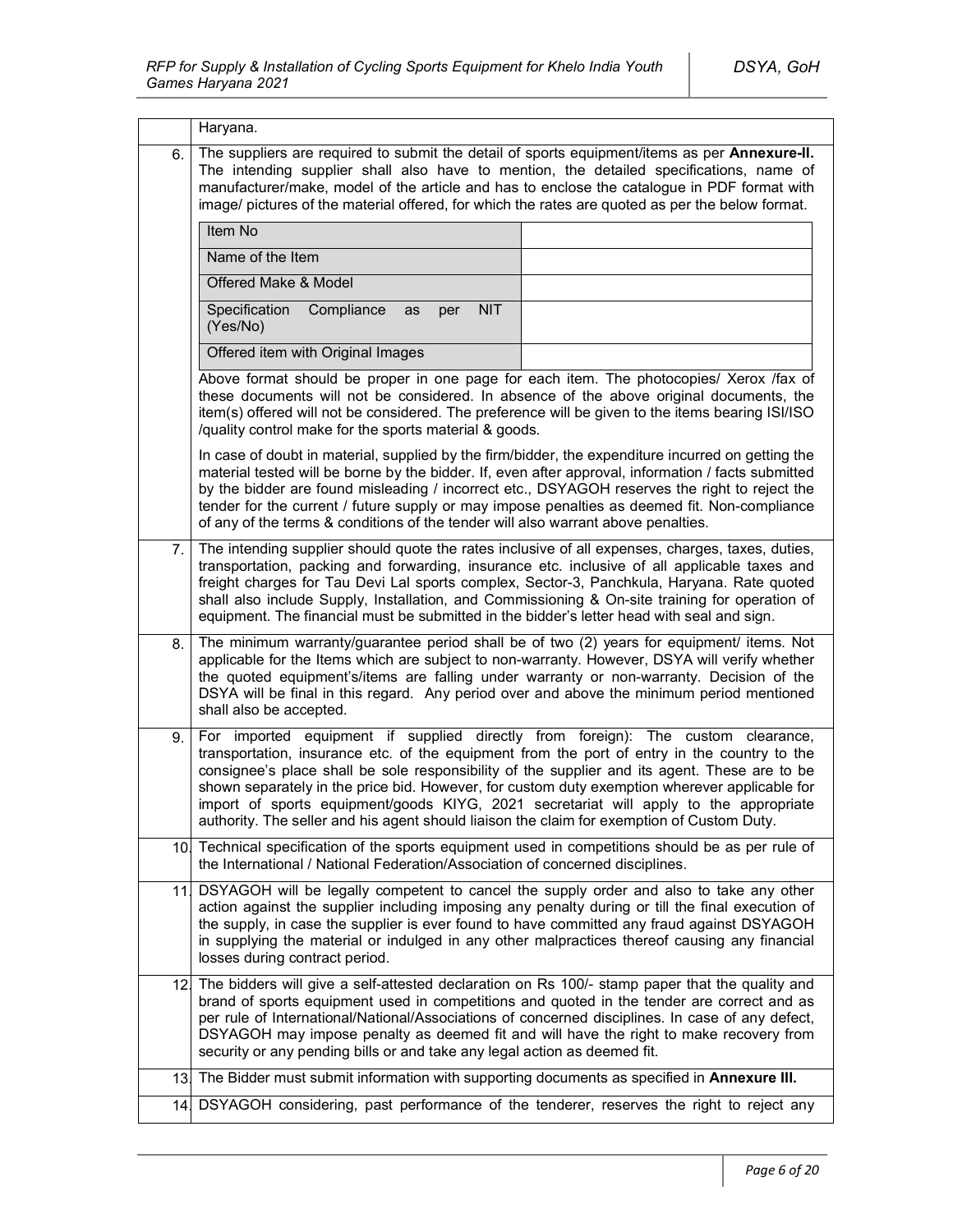|                 | tender.                                                                                                                                                                                                                                                                                                                                                                                                                                                                                                                                                                                                                                                                                                                                                                                                                                                                                                                                           |  |
|-----------------|---------------------------------------------------------------------------------------------------------------------------------------------------------------------------------------------------------------------------------------------------------------------------------------------------------------------------------------------------------------------------------------------------------------------------------------------------------------------------------------------------------------------------------------------------------------------------------------------------------------------------------------------------------------------------------------------------------------------------------------------------------------------------------------------------------------------------------------------------------------------------------------------------------------------------------------------------|--|
| 15.             | In case, any dispute arises in regard to the tender, the decision of the DSYAGOH will be final<br>and binding.                                                                                                                                                                                                                                                                                                                                                                                                                                                                                                                                                                                                                                                                                                                                                                                                                                    |  |
| 16 <sub>l</sub> | In case of litigation, the courts at Panchkula only will have jurisdiction for deciding case<br>according to Indian law in force.                                                                                                                                                                                                                                                                                                                                                                                                                                                                                                                                                                                                                                                                                                                                                                                                                 |  |
| 17 <sub>1</sub> | The technical bids will be opened first and financial bids of only those bidders shall be opened<br>whose Technical bids are accepted by the competent authority.                                                                                                                                                                                                                                                                                                                                                                                                                                                                                                                                                                                                                                                                                                                                                                                 |  |
| 18.             | It must be noted that this is just an enquiry and does not amount to any commitment on the<br>part of DSYAGOH to order any products offered. The decision of DSYAGOH in this regard<br>would be final and be entirely, at its discretion.                                                                                                                                                                                                                                                                                                                                                                                                                                                                                                                                                                                                                                                                                                         |  |
| 19.             | The supplier shall not dispatch the ordered material after expiry of the delivery period. The<br>supplier shall apply to DSYAGOH for extension of delivery period and obtain approval before<br>dispatch. In case the supplier dispatches the goods late, without obtaining an approval for<br>extension, it would be doing so at its own risk and no claim for payment for such supply and /<br>or any other expense related to such supply shall lie against DSYAGOH.                                                                                                                                                                                                                                                                                                                                                                                                                                                                           |  |
|                 | 20. The supplies received, if not found as per specification of tendered items, are liable to be<br>rejected                                                                                                                                                                                                                                                                                                                                                                                                                                                                                                                                                                                                                                                                                                                                                                                                                                      |  |
| 21              | Supply will be made in full quantity within the stipulated time and at place indicated in the<br>supply order.                                                                                                                                                                                                                                                                                                                                                                                                                                                                                                                                                                                                                                                                                                                                                                                                                                    |  |
|                 | 22 Software up-gradation, if any, during the Guarantee/Warranty shall be provided by the Supplier<br>free of cost.                                                                                                                                                                                                                                                                                                                                                                                                                                                                                                                                                                                                                                                                                                                                                                                                                                |  |
| 23.             | Delivery period: - The delivery of the store is required in full quantity within 21 days from the<br>date of issue of supply order.                                                                                                                                                                                                                                                                                                                                                                                                                                                                                                                                                                                                                                                                                                                                                                                                               |  |
| 24 <sub>1</sub> | Payments terms: - Hundred percent (100%) payment of the contract price subject to recoveries<br>/ liquidated damages/shortages etc., if any, shall be paid on receipt and inspection of goods in<br>good condition (including installation & commissioning) and upon submission of the following<br>documents:<br>Suppliers certificate that the amount shown in the invoice are correct in terms of the<br>i.<br>contract and that all terms and conditions of the contract have been complied with;<br>Four copies of Supplier's invoice showing contract number, goods description, quantity,<br>ii.<br>unit price and total amount;<br>Acceptance Certificate, in original issued by the authorized representative of the<br>iii.<br>consignee;<br>Two copies of Packing list identifying contents of each lot;<br>iv.<br>Insurance certificate;<br>v.<br>Warranty Certificate (Wherever Applicable)<br>Vİ.<br>vii.<br>Certificate of origin. |  |

**Note**: The format of the Technical Bid/ Index for the Technical Bid Documents will be as per **Annexure-A** of this document and the bidders are requested to upload their Technical Bids on the Portal with index as provided in **Annexure-A.**

**In case of non-submission of required Eligibility Documents as at Annexure-A, the bid of the firm will not be considered and no further chance will be given for the submission of these documents. However, clarification, if any, of already submitted documents maybe obtained in case required as per the rules.**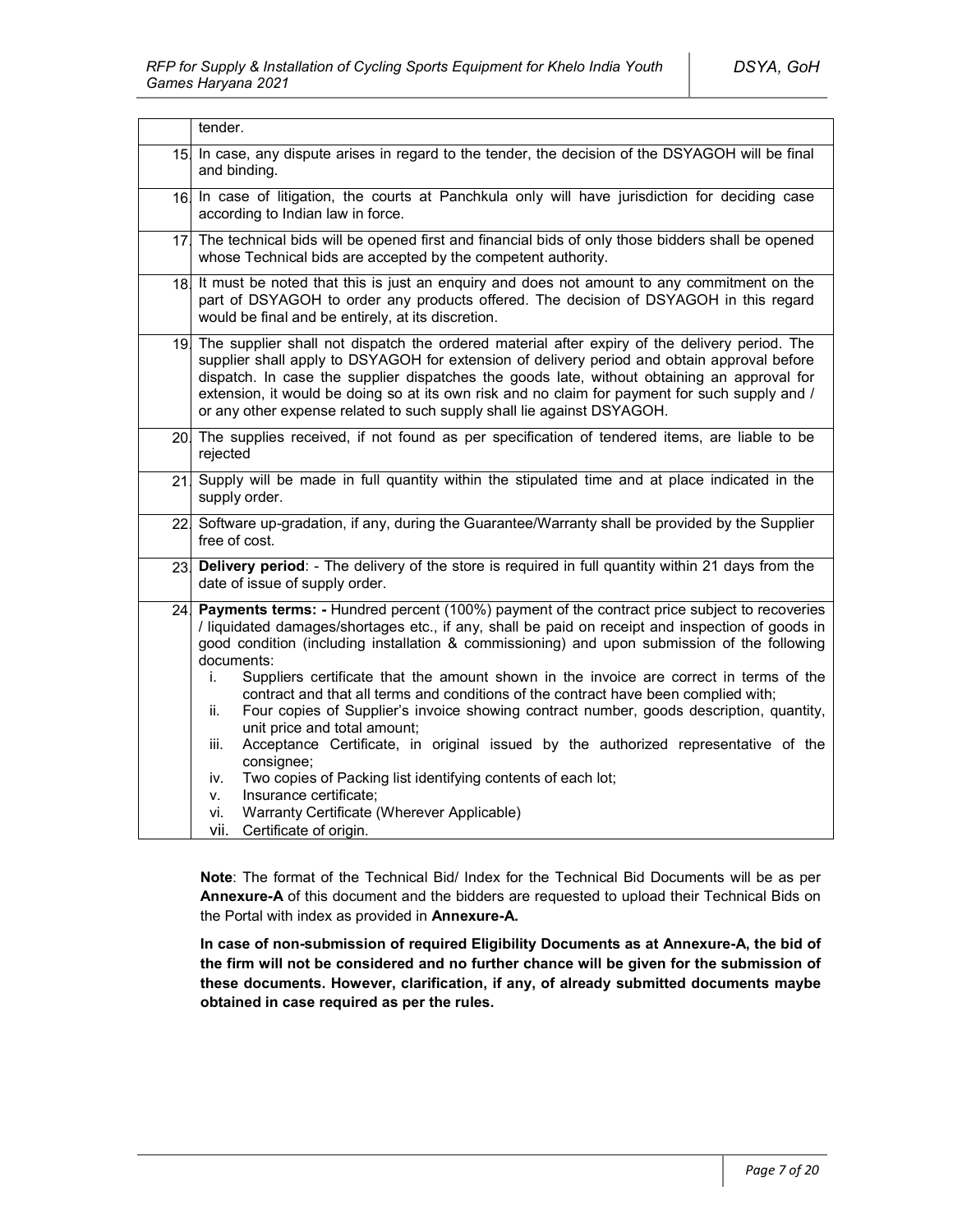**Standard Terms and Conditions** (wherever applicable these terms & conditions will overrule the specific terms and conditions as at Para 'C' above): -

#### **1. EMD: -**

The firms are required to deposit Earnest Money as indicated above failing which the tenders are liable to be rejected. Manufacturing Micro & Small Enterprises (MSEs) of the State, Startups/ First Generation Entrepreneurs of the State, Central or Haryana Public Sector Enterprises and "approved sources" as declared by the Industries Department, Haryana, are exempt from the deposit of EMD.

#### **2. Performance Security:**

The successful Tenderer/Bidder shall be required to deposit Performance Security Deposit within 14 days of issuance of LOA as under: -

| Sr. | <b>Type of Firm/Enterprises</b>                  | <b>Value of Performance Security</b>                                              |
|-----|--------------------------------------------------|-----------------------------------------------------------------------------------|
| No. |                                                  | <b>Deposit</b>                                                                    |
| l1  | Haryana based firms: -                           |                                                                                   |
|     | (i)<br>Enterprises (MSEs)                        | Haryana Based Micro and Small (i) @0.2% of the value of contract                  |
|     | Haryana based other firms<br>(ii)<br>enterprises | (ii) @2% of the value of contract                                                 |
| 2   | Other States/ UTs based firms                    | @ 3% of the value of contract                                                     |
|     |                                                  | # Haryana based MSEs will be eligible for performance security deposit @ 0.2% who |

*have filed SSI Certificate/EM Part-II/Udyog Aadhaar Memorandum (UAM)/Udyam Registration in Haryana and who participate directly in the tendered/quoted items and offering to supply the entire* Work/Supply Order by their enterprise*.*

The conditions governing the above may kindly be seen in the notification dated 14.12.2020.

The performance security in excess of the EMD already deposited can be submitted in the shape of Demand Draft/Call Deposit Receipt/Banker's Cheque or in the shape of equivalent Bank Guarantee of any scheduled bank with branch in Panchkula. The performance security shall be returned after the successful completion of the warranty period.

In case of Bank Guarantee, the successful bidder shall furnish the performance security for the required amount (as per the above table) valid up to 180 days beyond the warranty period and further revalidating till the warranty in case of replacement during warranty period.

#### **3. Price Fall Clause:**

Price Fall Clause is that the price quoted in the tender/quotation or approved in the Rate Contract for the stores shall not exceed in any way the lowest price at which the tenderer quote for the supply the stores of identical description to Central / State Government Institutions/Undertakings/any other person during the delivery period/currency period of the rate contract. If, at any time during the delivery period/currency period, the successful tenderer reduces the rates/sale price of the quoted stores to any person at the price lower than the price chargeable under the supply order/ rate contract, the tenderers should forthwith notify such reduction and inform this office and the price payable under the supply order/contract for the stores supplied after the date of coming into force of such reduction of the rates shall stand correspondingly reduced to that level. The successful tenderers shall promptly notify the reduction of rates to this office as well as to the concerned Indenting Officer/ Consignees. The tenderer shall also give a certificate on their bills that the rates charged by them are not in any way higher to those quoted by them to the Central and other State Government etc., during the corresponding period. The Indenting Officer shall be required to ensure that requisite certificate is given by the concerned firm on the bills before releasing their payments.

**4. Penalty to firm on Delay in delivery:** Should the contractor fail to deliver or dispatch any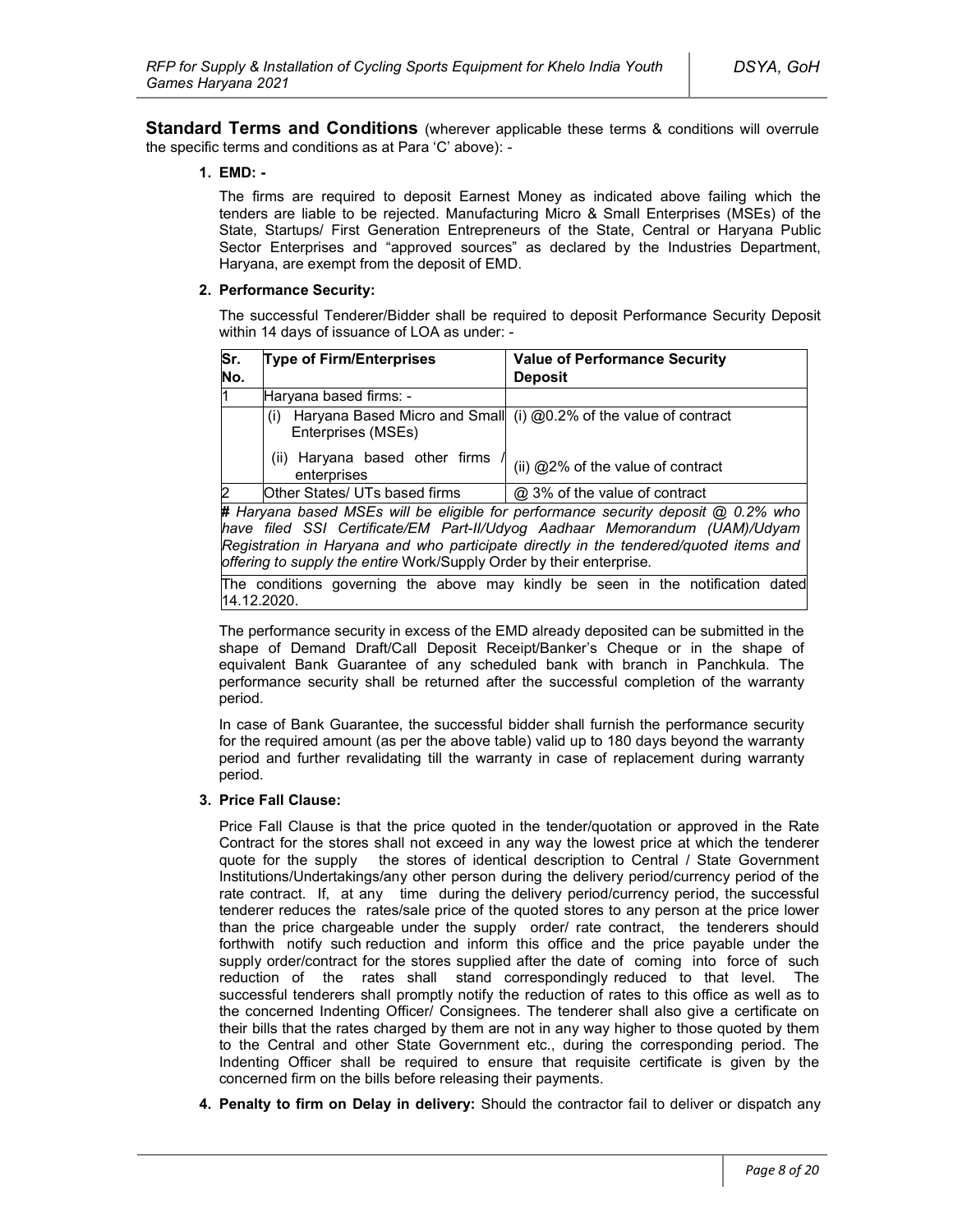consignment within the period prescribed for such delivery or dispatch stipulated in the supply order, the delayed consignment will be subject to 2% penalty per consignment per month recoverable on the value of the stores supplied.

**5.** The bidders are required to quote the basic rates, the delivery/ transportation costs/ applicable GST and duties etc., and the place of billing for the supply of stores clearly and separately. The bidders are required to intimate the place of billing.

### **6. Penalty Clause for Department/ Govt. Agencies for delay in Payment**

Delay in payments to the suppliers beyond the stipulated credit period indicated in the supply order, unless supported by cogent reasons and approved by a higher authority, will attract penal interest on the defaulting amount  $@$  Rs. 25/- per rupees one lakh per day of delay beyond the stipulated credit period.

### **7. Negotiation of Rates**

Regarding negotiations of rates, policy issued by the State Government vide G.O. No.2/2/2010-4-IB-II dated 18.06.2013, G.O. No.2/2/2010-4-IB-II dated 16.06.2014, G.O. No.2/2/2010-4-IB-II dated 09.02.2015 will be applicable.

### **8. Concession to MSMEs of State:**

The State Government has notified "Haryana State Public Procurement Policy for MSME - 2016" which will be applicable in respect of concessions to Haryana based MSMEs and KVIs. For claiming the relevant concession/s like Tender Fee, Earnest Money Deposit (EMD), Turnover, Exemption in respect of Past Performance & Experience, Purchase Preference and Performance Security, the bidders are required to submit the documentary proof from Government authorities showing that they come under Haryana based manufacturing MSME/KVI units as the case may be e.g. **\***Entrepreneurs Memoranda in Haryana in bidder's name and further subject to fulfilment of eligibility criteria as provided in the said Policy of 2016.

**\*Note:-** To claim the concessions/benefits under the above policy, the bidder is required to submit SSI Certificate/Manufacturing Entrepreneurs Memorandum (part-II) issued by the Industries Department Haryana in respect of the quoted item / Udhyog Aadhaar Memorandum (UAM)/Udhyam Registration of Haryana based manufacturing enterprises in respect of the quoted item *(Ref. Industries & Commerce Department Haryana Memo No.TS/DS&D/11389-A Dated 03.07.2018)* and further subject to fulfilment of eligibility criteria as provided in the said Policy of 2016 and amendments from time to time

### **9. Concession/benefits to Startups/First Generation Entrepreneurs of State:**

The State Government has notified "Concession/benefits in Public Procurement to Startups/First Generation Entrepreneurs of State" which will be applicable in respect of concessions to Startups/First Generation Entrepreneurs of State. For claiming the relevant concession/s like Tender Fee, Earnest Money Deposit (EMD), Turnover, Exemption in respect of Past Performance & Experience, Purchase Preference and Performance Security, the bidders are required to submit the documentary proof as per the said policy.

**10.** In case of evidence of cartel formation by the bidder(s), the EMD is liable to be forfeited along with other actions as are permissible to Government like filing complaints with the Competition Commission of India and/ or other appropriate forums.

#### **11. Purchase Preferences for approved Sources**

The DSYA Haryana, reserves the right to allow purchase preference to the approved sources, including Central or Haryana State Public Sector Undertakings/Enterprises, provided that such approved source takes part in the bidding process and the quoted prices of the approved source is within 10% of the lowest acceptable price, other things being equal. However, such purchase preference would be available to the approved source only at the lowest acceptable price.

**12. Preference to Make in India: -** The public procurement in the State in reference to "Preference to make in India" shall be governed by Govt. Order No.02/08/2020-4IB-II dated 18.11.202 or as amended from time to time in this regard)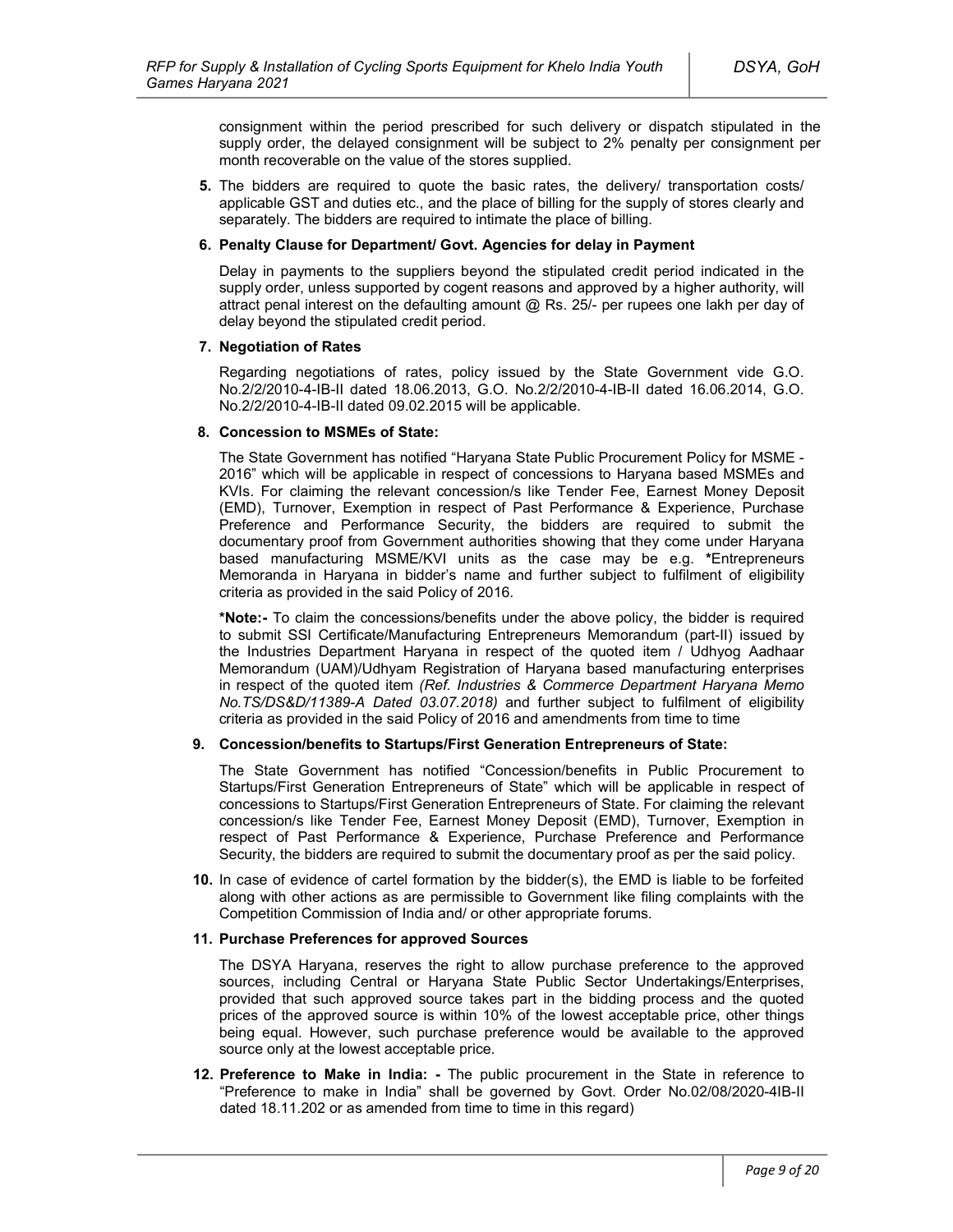**13. Restriction in Public procurement from bidders of certain Countries: -** The restriction on procurement from bidders from a Country or Countries on grounds of Defense of India or matters directly or indirectly related thereto including National Security shall be governed by Govt. Order No.02/09/2020-4IB-II dated 10.12.2020 or as amended from time to time in this regard).

### **14. Penalty clause for rejected samples/ material offered by the Bidder:**

In case, the material offered for inspection by the firm fails to meet the specifications stipulated in NIT/Order/Contract and the samples are rejected by the Inspecting Committee, the Indenting Department will have the right to levy a penalty at 0.1% of the total order value. In case, the material offered for inspection fails during the 2nd inspection also, the Indenting Department will have the right to increase the penalty to 0.25% of the total order value. In case, the material offered fails during the 3rd and final inspection also, the firm will be liable for penal action including forfeiture of security, risk purchase, debarring/ blacklisting in future, and no further opportunity for inspection would be provided to the supplier firm.

#### **15. Grievance Redressal Mechanism for dealing with the representations/ complaints/ letters of the participating bidders/ firms:**

A time bound Grievance Redressal Mechanism for dealing with the representations/ complaints/ letters of the participating bidders/ firms in the tendering process in the State Public Procurement will be governed by State Government Policy. All the bidders/ firms who want to make any representation/ complaint against any issue related to their technical scrutiny of the bids may do the same within 5 working days (up to 05:00 P.M. of the Fifth Working day) of the date of issue of letter/ intimation regarding their **As per NIT/ Not as per NIT status.** They have to ensure that their communication is delivered/ reached within 5 working days and delay in postal will not be counted as a valid reason. No representation/ complaint in whatsoever manner from the bidders/ firms will be entertained after the opening of Financial Bid.

**16. Blacklisting**: - The firm should not be blacklisted/debarred either in Government Departments/Agencies in State of Haryana or Central Government Departments/Agencies etc. as on the date of submission of the bid in the present tender. Declaration for the same should be submitted as per the enclosed Annexure- 'D'.

### **17. Arbitration Clause**

In the case of dispute arising upon or in relation to or in connection with the contract between the Employer and the Supplier, which has not been settled amicably, any party can refer the dispute for Arbitration under The Arbitration and Conciliation Act, 1996. Such disputes shall be referred to an Arbitral Tribunal consisting of 3 (three) arbitrators, one each to be appointed by the Employer and the Supplier, the third arbitrator shall be chosen by the two arbitrators so appointed by the parties and shall act as Presiding Arbitrator. In case of failure of the two arbitrators, appointed by the parties to reach a consensus regarding the appointment of the third arbitrator within a period of 30 days from the date of appointment of the two arbitrators, the Presiding arbitrator shall be appointed by the Principal Secretary to Government of Haryana, Department of Sports & Youth Affairs, Chandigarh. The Arbitration and Conciliation Act, 1996 and any statutory modification or re-enactment thereof, shall apply to these arbitration proceedings.

Arbitration proceedings shall be held in India at Panchkula, Haryana and the language of the arbitration proceedings and that of all documents and communications between the parties shall be English.

### **18. Jurisdiction**

All disputes will be settled within the jurisdiction of the Head Quarters of Director, DSYA, Haryana at Panchkula.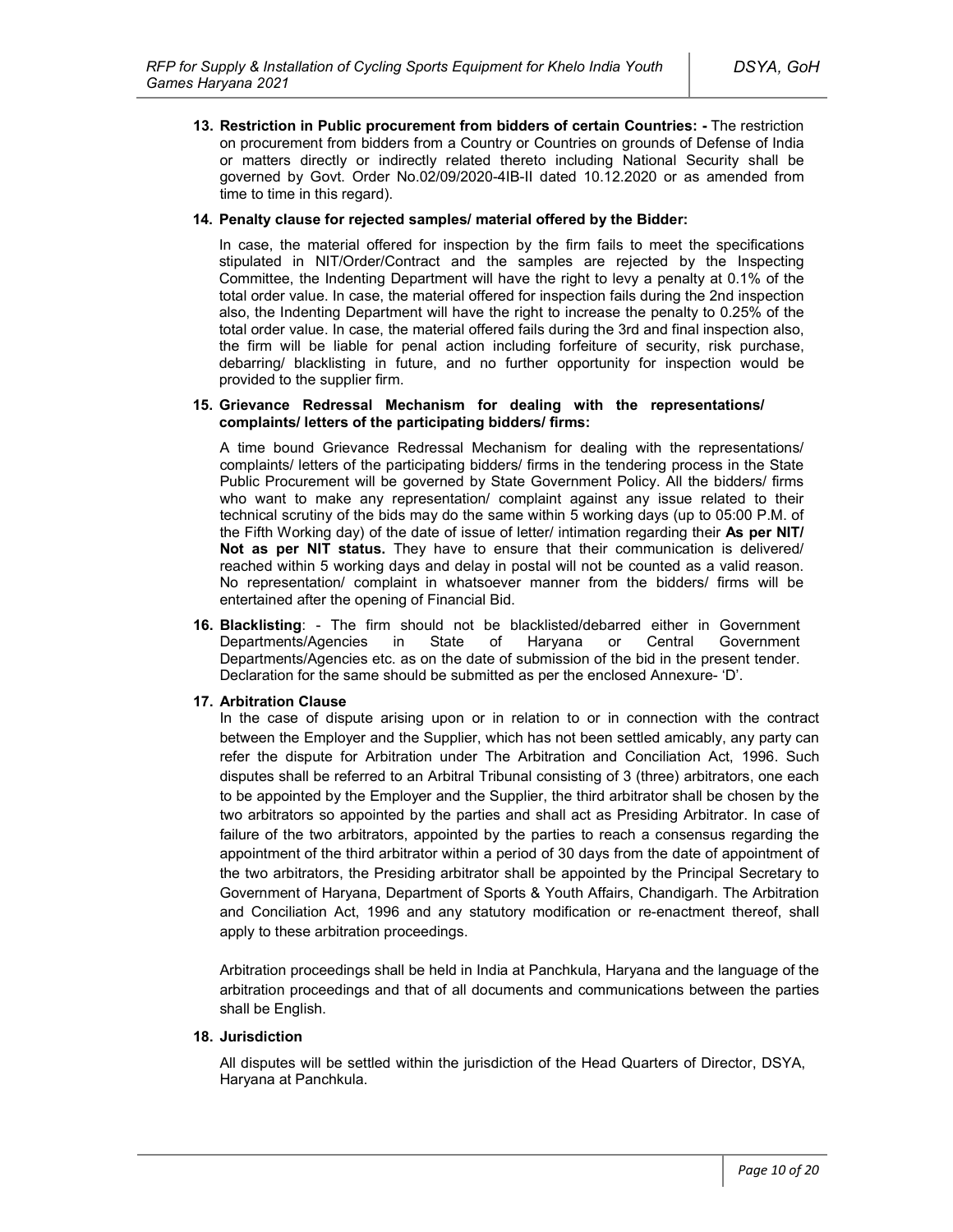# **E. OTHER TERMS AND CONDITIONS**

- 1. The firms are required to mention bifurcation of their rates showing the detail of Basic Rates, GST, Duties etc. in their bid. In case, the supplies are delayed by the firm beyond the stipulated delivery period & there has been any upward revision in the rates of GST/ Duties ON THE CONTRACTED ITEM, no such increase will be allowed. However, if there has been any reduction in GST/Duties, the same will be availed. No variation in GST/ Duties on raw material will be applicable.
- 2. All documents to be submitted by the tenderers with their offer should be self-attested in case the same are copies of original documents.
- 3. The Earnest money of the tenderers will be forfeited to Govt. account and blacklisting/ debarring besides other penal action, if they withdraw their offer/ rates or modify the terms & conditions of the same at any time during the validity of their offer before acceptance.
- 4. The authorized dealer should submit authority letter of their manufacturer, to quote the rates on their behalf failing which tender is liable to be rejected.
- 5. When manufacturer as well as its dealer/s both quote the rates in the same purchase case, then for the purpose of distribution of order, they will be considered as one offer & the order/rate contract will be placed on that firm only which has quoted lower rates among such offers & the offer is as per NIT.
- 6. The Bid i.e. Technical Bid as well as Financial Bid is to be submitted online on web portal https://etenders.hry.nic.in/nicgep/app. The Technical Bids uploaded on the portal should have proper indexing and page numbering on all the documents forming the Technical bid. Any supporting documents if required is to be submitted in online mode only along with their Technical Bids by due date and time.
- 7. The Financial bid/s of only those bidders/ items will be opened who qualify on the basis of their Technical Bids and wherever required approval of samples. The date & time of opening of the Financial bids will be intimated in the due course. The financial must be submitted in the bidder's letter head with seal and sign.
- 8. The offer without prescribed Earnest Money, Tender Fee & E-Service fee is liable to be summarily rejected. The deficiency in the remaining documents and tender requirement can be made subject to the decision by DSYA, Panchkula, Haryana
- 9. The quantity of Stores can be increased or decreased.
- 10. Notwithstanding anything contained in the Tender, DSYA reserves the right to accept or reject any Bid, and to cancel the bid process and reject the Tender, at any time, without thereby incurring any liability to the affected Bidder or Bidders and without any obligation to inform the participating/affected Bidder (s) the reason for such decision.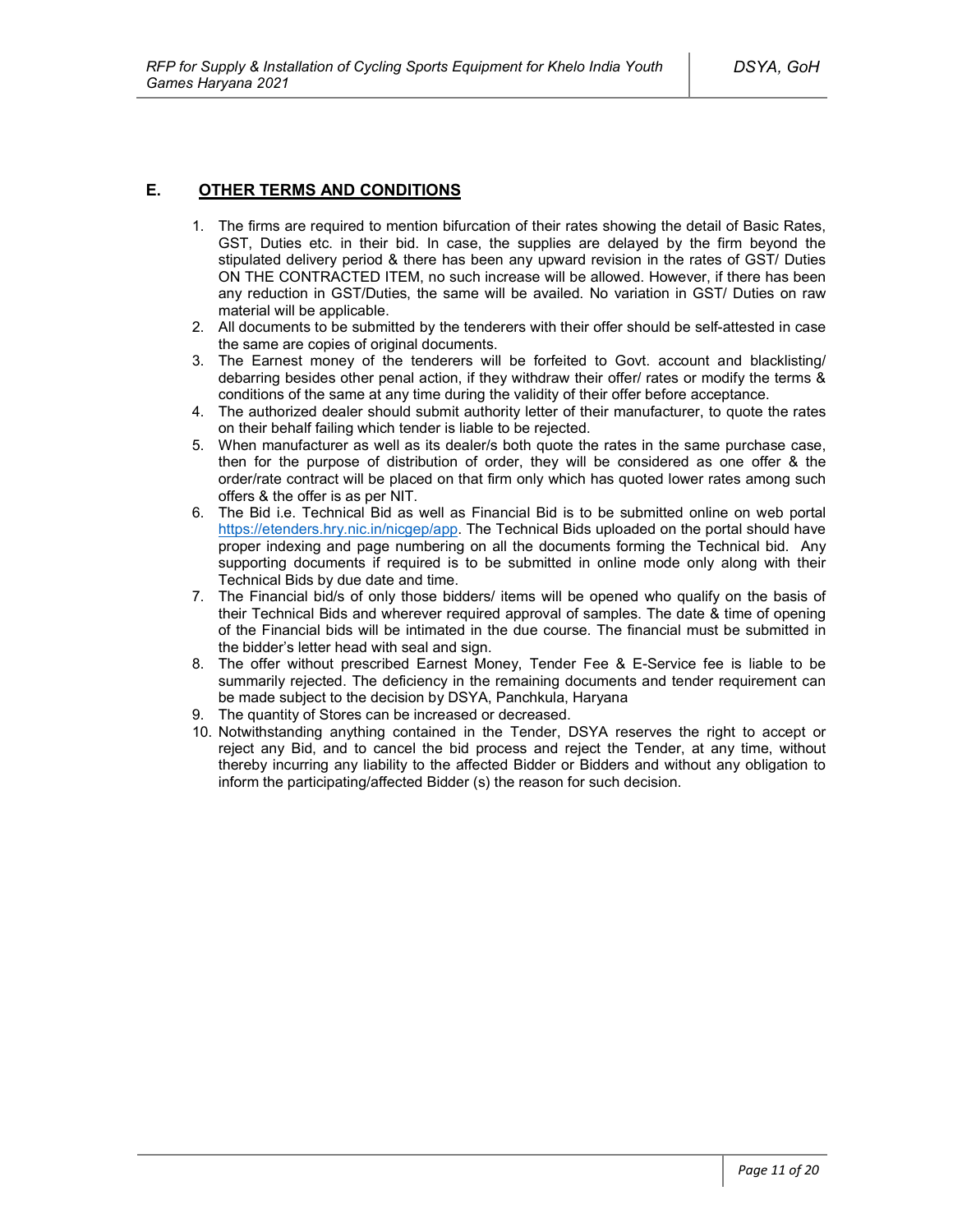# **Annexure- 'A'**

# **Technical Bid format/Index for the Technical Bid documents**

| Sr.<br>No.              | Name of the document                                                                                                                                                                                                                                                                                                                                                                                                                                                    | <b>Status</b><br>of <sub>1</sub><br>submission<br>(Yes/No) | Page Number as per<br>numbering given to the<br>technical<br><b>bid</b><br>documents<br>uploaded<br>on the portal |
|-------------------------|-------------------------------------------------------------------------------------------------------------------------------------------------------------------------------------------------------------------------------------------------------------------------------------------------------------------------------------------------------------------------------------------------------------------------------------------------------------------------|------------------------------------------------------------|-------------------------------------------------------------------------------------------------------------------|
| $\mathbf{1}$            | All the documents submitted by the bidder as part of<br>its Technical Bid are attested by the signing authority<br>of the bidder.                                                                                                                                                                                                                                                                                                                                       | Yes/No                                                     |                                                                                                                   |
| $\overline{2}$          | An undertaking by the bidding firm in reference to<br>acceptance of all the terms & conditions and<br>specifications.                                                                                                                                                                                                                                                                                                                                                   | Yes/No                                                     |                                                                                                                   |
| 3                       | Bidder should submit documents as per condition<br>No. $C(1)$ of the NIT.                                                                                                                                                                                                                                                                                                                                                                                               | Yes/No                                                     |                                                                                                                   |
| $\overline{\mathbf{4}}$ | In respect of condition no. D (16) of the NIT Affidavit<br>on Non-Judicial Stamp Paper duly certified by the<br>Notary stating that the firm [name of the Firm] has<br>blacklisted/debarred<br>either<br>never<br>been<br>in.<br>Government Department/Agencies in State<br>οf<br>Haryana<br>Central<br>Government<br><b>or</b><br>Department/Agencies etc. as on the date of<br>submission of the bid in the present tender. Please<br>refer Annexure- 'D' of the NIT. | Yes/No                                                     |                                                                                                                   |
| 5                       | In respect of condition No. C (2) of the NIT Average<br>annual turnover of the Bidder from sale of sports<br>apparel and equipment/items in the last 3 years i.e.<br>2017-18, 2018-19 and 2019-20 must be at least 01<br>Crore. Bidder is required to submit valid Turnover<br>Certificate for last 3 Financial Years duly certified by<br>CA as per the enclosed Annexure- 'E' of the NIT.                                                                             | Yes/No                                                     |                                                                                                                   |
| 6                       | Bidder should submit documents as per condition<br>No. C (3) of the NIT.                                                                                                                                                                                                                                                                                                                                                                                                | Yes/No                                                     |                                                                                                                   |
| $\overline{7}$          | Bidder should submit documents as per condition<br>No. $C(4)$ of the NIT.                                                                                                                                                                                                                                                                                                                                                                                               | Yes/No                                                     |                                                                                                                   |
| 8                       | Bidder should submit all the required details as per<br>Condition as at Sr. No. C (6) of the NIT.                                                                                                                                                                                                                                                                                                                                                                       | Yes/No                                                     |                                                                                                                   |
| 9                       | Bidder should submit certificate as per condition No.<br>$C(7)$ of the NIT.                                                                                                                                                                                                                                                                                                                                                                                             | Yes/No                                                     |                                                                                                                   |
| 10                      | Bidder should submit the warranty certificate as per<br>condition No. C (8) of the NIT.                                                                                                                                                                                                                                                                                                                                                                                 | Yes/No                                                     |                                                                                                                   |
| 11                      | Bidder should submit certificate as per condition No.<br>$C(9)$ of the NIT.                                                                                                                                                                                                                                                                                                                                                                                             | Yes/No                                                     |                                                                                                                   |
| 12                      | In respect of Condition as at Sr. No. C (10) of the<br>NIT-the bidder is required to submit certificate that<br>the technical specification of the sports equipment<br>used in competitions should be as per rule of the<br>International / National Federation/Association of<br>concerned disciplines.                                                                                                                                                                | Yes/No                                                     |                                                                                                                   |
| 13                      | Bidder should submit self-attested declaration on Rs.<br>100/- stamp paper as per Condition as at Sr. No. C<br>$(12)$ of the NIT.                                                                                                                                                                                                                                                                                                                                       | Yes/No                                                     |                                                                                                                   |
| 14                      | In respect of Condition as at Sr. No. C (13) of the                                                                                                                                                                                                                                                                                                                                                                                                                     | Yes/No                                                     |                                                                                                                   |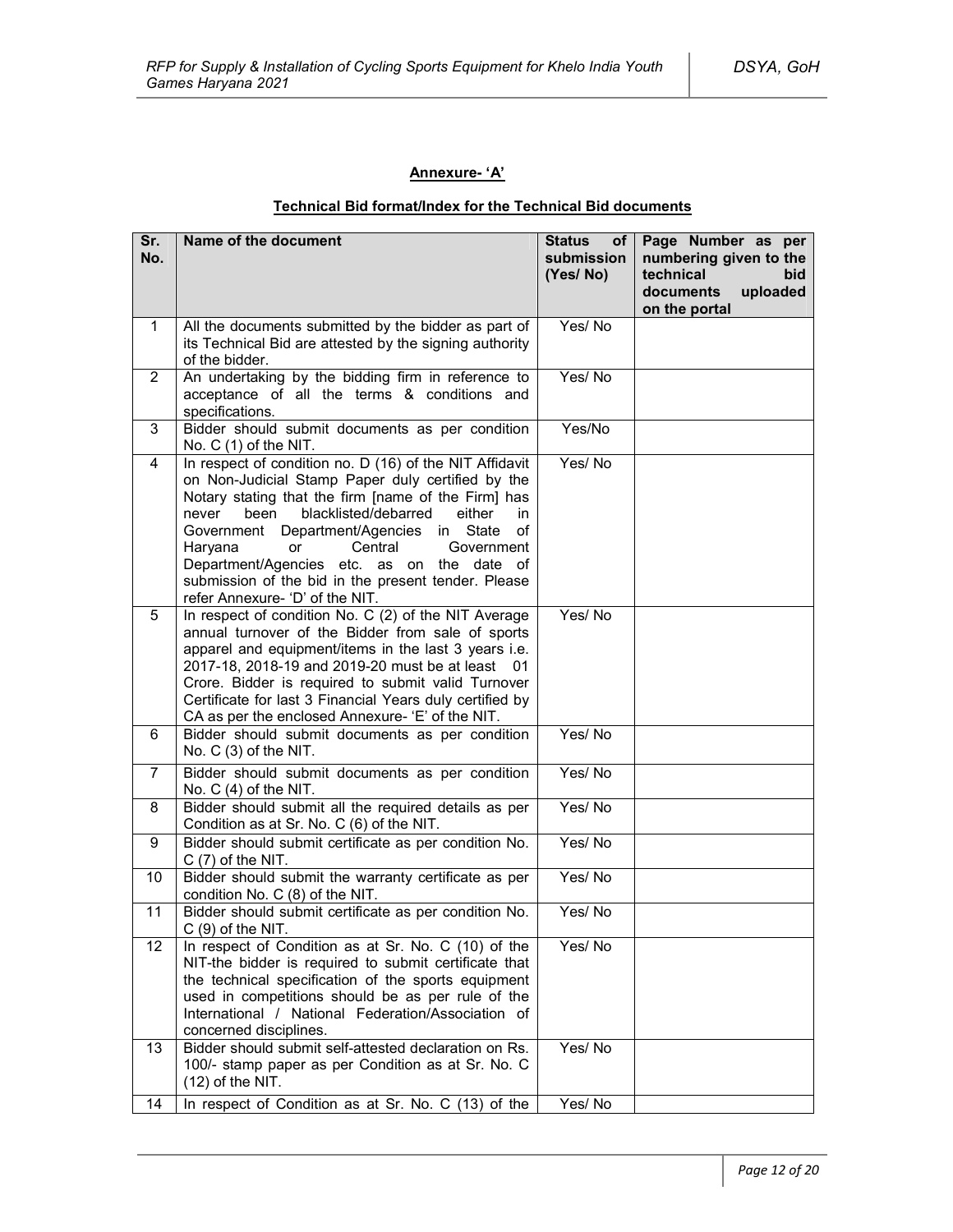|    | NIT- The bidder must submit information with<br>supporting documents as specified in Annexure-III. |         |  |
|----|----------------------------------------------------------------------------------------------------|---------|--|
| 15 | Bidder should submit undertaking as per condition<br>No. $C(22)$ of the NIT.                       | Yes/ No |  |
| 16 | Bidder should provide Copy of valid<br><b>GST</b>                                                  | Yes/No  |  |
|    | Registration Certificate.                                                                          |         |  |
| 17 | Acceptance of Delivery Period as per NIT.                                                          | Yes/ No |  |
| 18 | Acceptance of Payment terms as per NIT.                                                            | Yes/ No |  |
| 19 | All uploaded documents are properly numbered and                                                   | Yes/No  |  |
|    | in sequence.                                                                                       |         |  |
| 20 | Tender submission letter submitted                                                                 | Yes/No  |  |
| 21 | PDF Catalogue as per Annexure II                                                                   | Yes /No |  |

**Important:** -\* **In case the Technical Documents are uploaded on the portal without proper page numbering, the Tendering Department will be within its right to cancel the bid of the said firm.**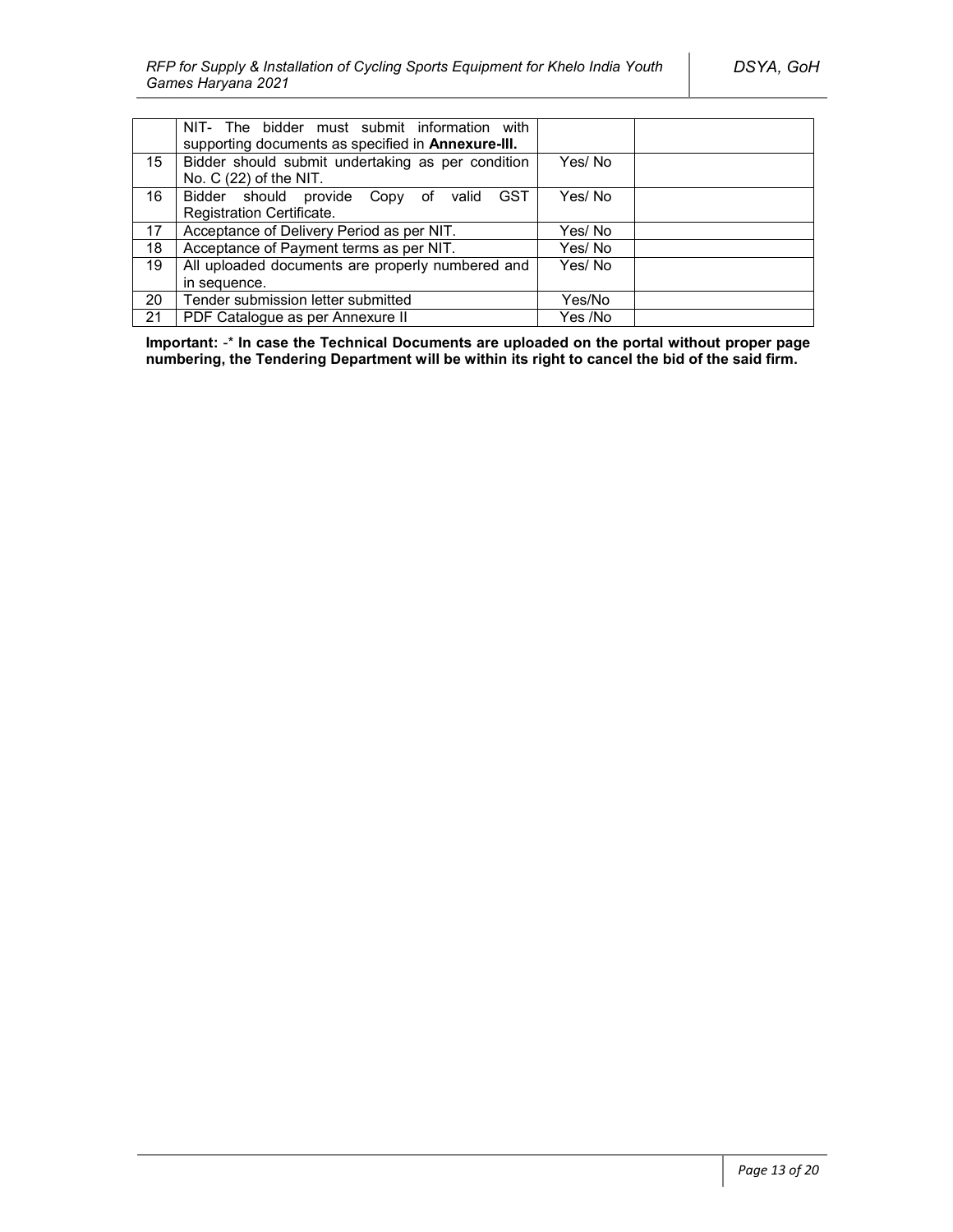### **Annexure- 'B'**

### **Tender Submission Letter**

To

CEO, Khelo India Youth Games, Department of Sports & Youth Affairs (DSYA), Government of Haryana Tau Devi Lal Sports Complex, Sector 3, Panchkula, Haryana – 134109

Sub: 'Supply & Installation of Cycling Sports Equipment for Khelo India Youth Games Haryana-2021'

Ref: RFP No. .................................................

I/ We, the undersigned, offer to provide the above services to DSYA. We are hereby submitting our bid, in a sealed envelope.

I/We, hereby declare that:

- (a) We are enclosing and submitting herewith our Bid, with the details as per the requirements of the tender, for your evaluation and consideration.
- (b) I/We have read carefully the terms and conditions of the tender document attached hereto and hereby agree to abide by the said terms and conditions.
- (c) The bid is unconditional.
- (d) I/We undertake that documents submitted are genuine/authentic and nothing material has been concealed. I/We understand that the contract is liable to be cancelled, if it is found to be having obtained, through fraudulent means/concealment of information.
- (e) We shall make available to the DSYA any additional information it may find necessary or require to clarify, supplement or authenticate the Bid.
- (f) Until a formal agreement is prepared and executed, acceptance of this tender document shall constitute a binding contract between DSYA and us subject to the modifications, as may be mutually agreed to, between DSYA and us.
- (g) We agree to keep this bid valid for acceptance for a period of ninety (90) days from the date of opening the bid.

We understand that the DSYA is not bound to accept any tender that the DSYA receives.

Yours faithfully,

Authorized Signatory (with Name, Designation, Contact no. and Seal) *Note: On the Letterhead of the Bidder.*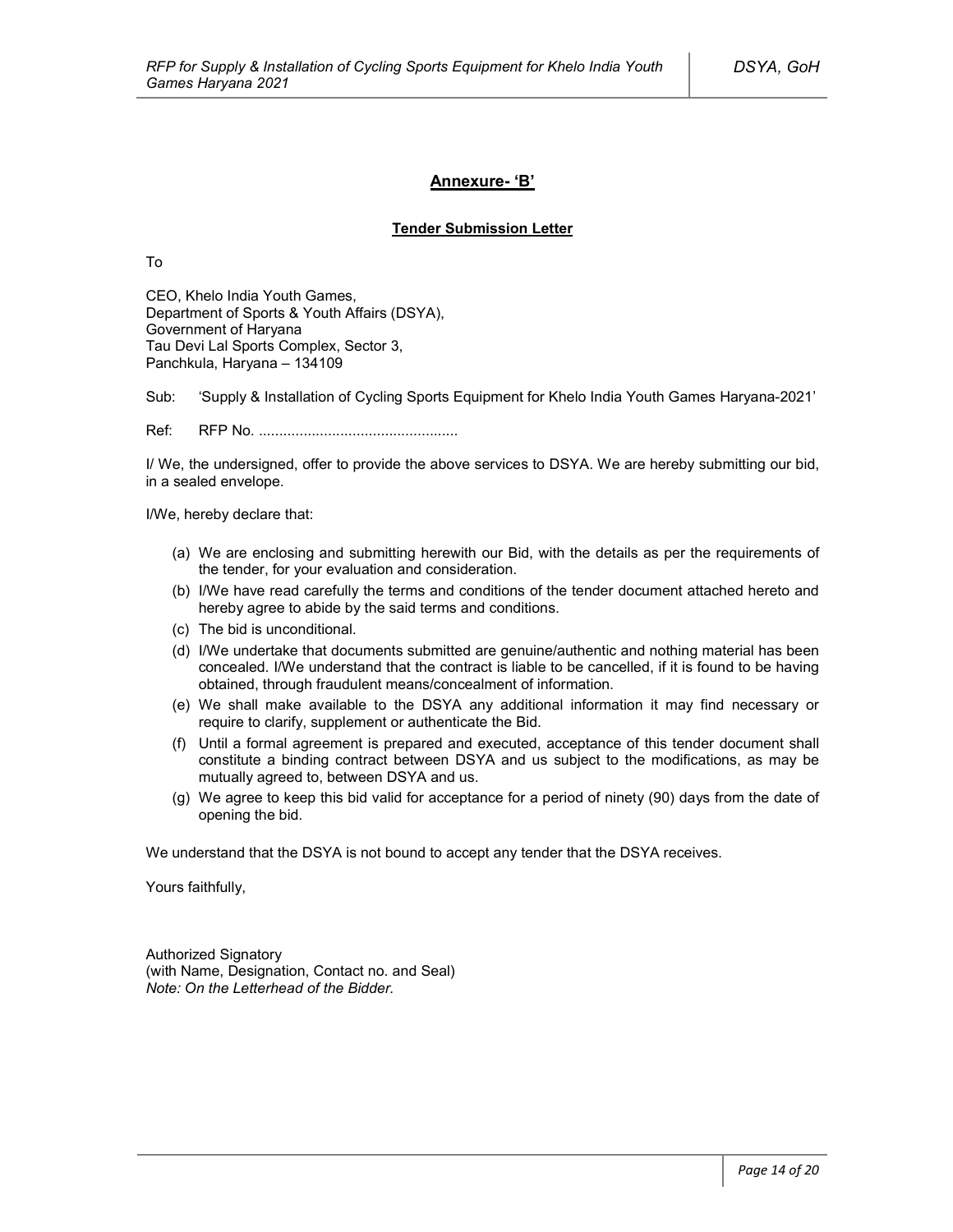### **Annexure- 'C'**

### **MAF (Manufacturer Authorization Form)**

Date: Ref Number:

To

CEO, Khelo India Youth Games, Department of Sports & Youth Affairs, Govt. of Haryana, Tau Devi Lal Sports Complex, Sector 3, Panchkula, Haryana - 134109

- Sub: 'Supply & Installation of Cycling Sports Equipment for Khelo India Youth Games-2021, Haryana'
- Ref: RFP No. .................................................

Dear Sir,

We authorize M/s ………………, to offer their quotation, negotiate and conclude the contract with you against the above invitation for offer.

We hereby extend our full guarantee and warranty as per terms and conditions of the and/or the contract for the equipment and services offered against this invitation for offer by the M/s ……………., **<Full address>**. We hereby commit to the terms and conditions and will not withdraw our commitments during the process and/or the period of contract. As OEM, if the successful bidder is unable to perform services as per contract, OEM shall offer maintenance services or designate another agency as per /contract for equipment offered and shall be responsible for execution of contract and shall be eligible to receive payments as per payment schedule

Yours Faithfully, (Signature of the Bidder)

Name Designation Seal<sup>1</sup> Date<sup>.</sup> Business Address: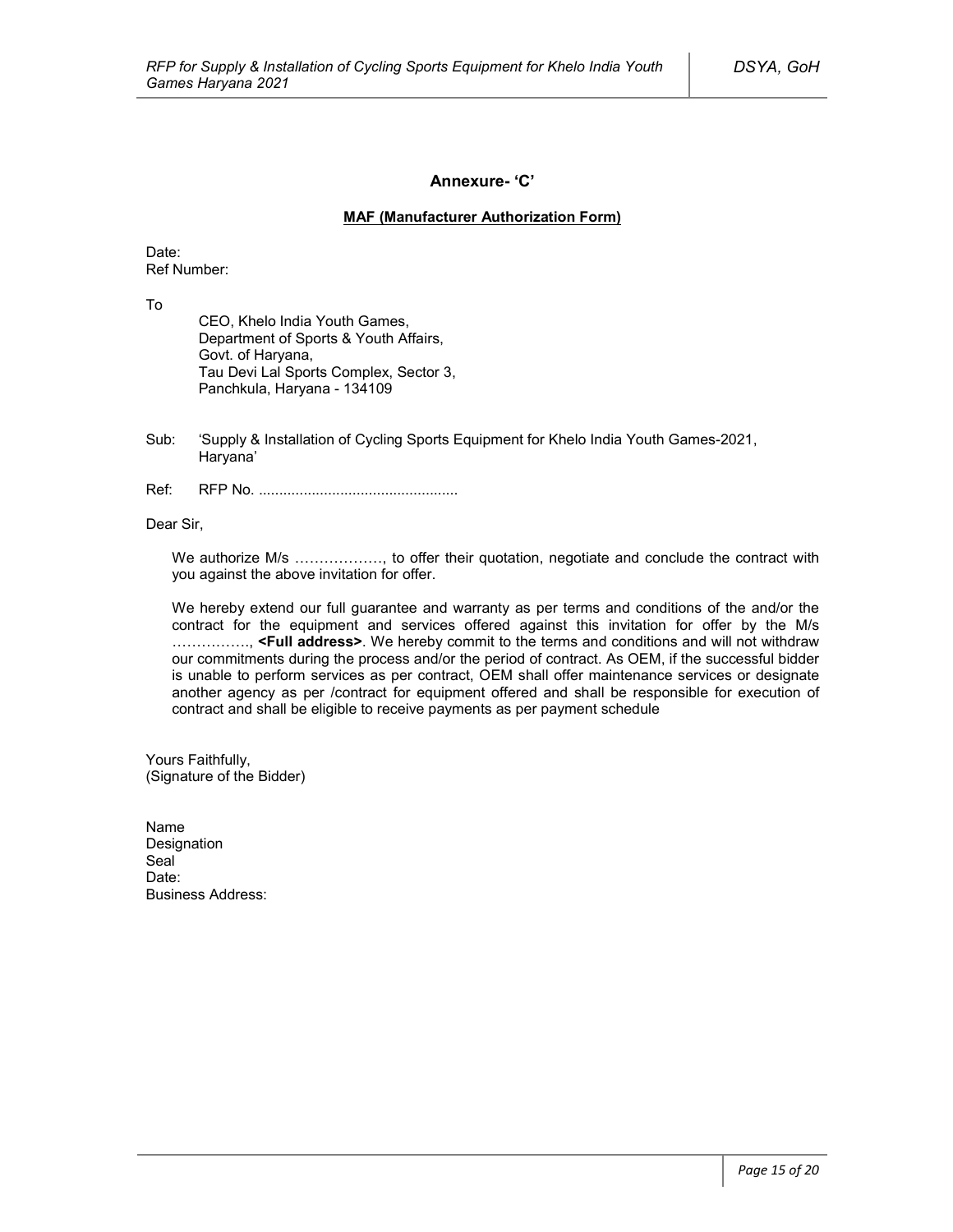# **Annexure-'D'**

# **Performa for Affidavit**

*(on non-judicial stamp paper of Rs. 100/-)*

I \_\_\_\_\_\_\_\_\_\_\_ Proprietor/Director/Partner of the firm M/s.\_\_\_\_\_ do hereby solemnly affirm that our firm M/s. has never been blacklisted/debarred either in Government Departments/Agencies in State of Haryana or Central Government Departments/Agencies etc. as on the date of submission of the bid in the present tender.

……………………………………………

Name of the Bidder ……………………………………………

Signature of the Authorised Signatory

…………………………………………… Name of the Authorised Signatory

| Place: |  |
|--------|--|
| Date:  |  |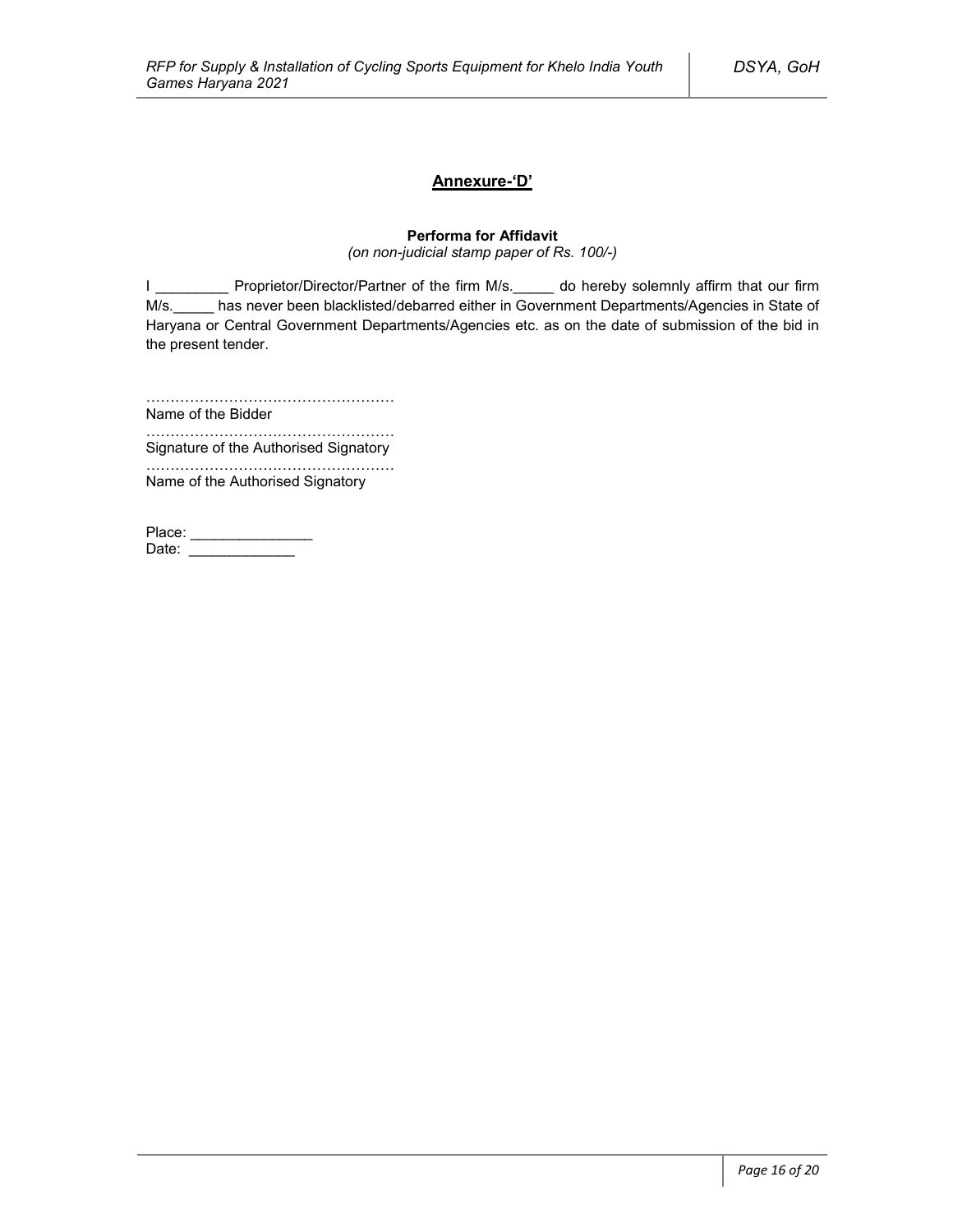# **Annexure- 'E'**

# **Format for Financial Capacity**

| <b>Financial Year</b> | <b>Annual Turnover</b> |
|-----------------------|------------------------|
| 2017-18               |                        |
| 2018-19               |                        |
| 2019-20               |                        |

**Note:** All figures quoted above shall be substantiated by attaching the copy of Audited Annual Reports or a certificate from a Chartered Accountant.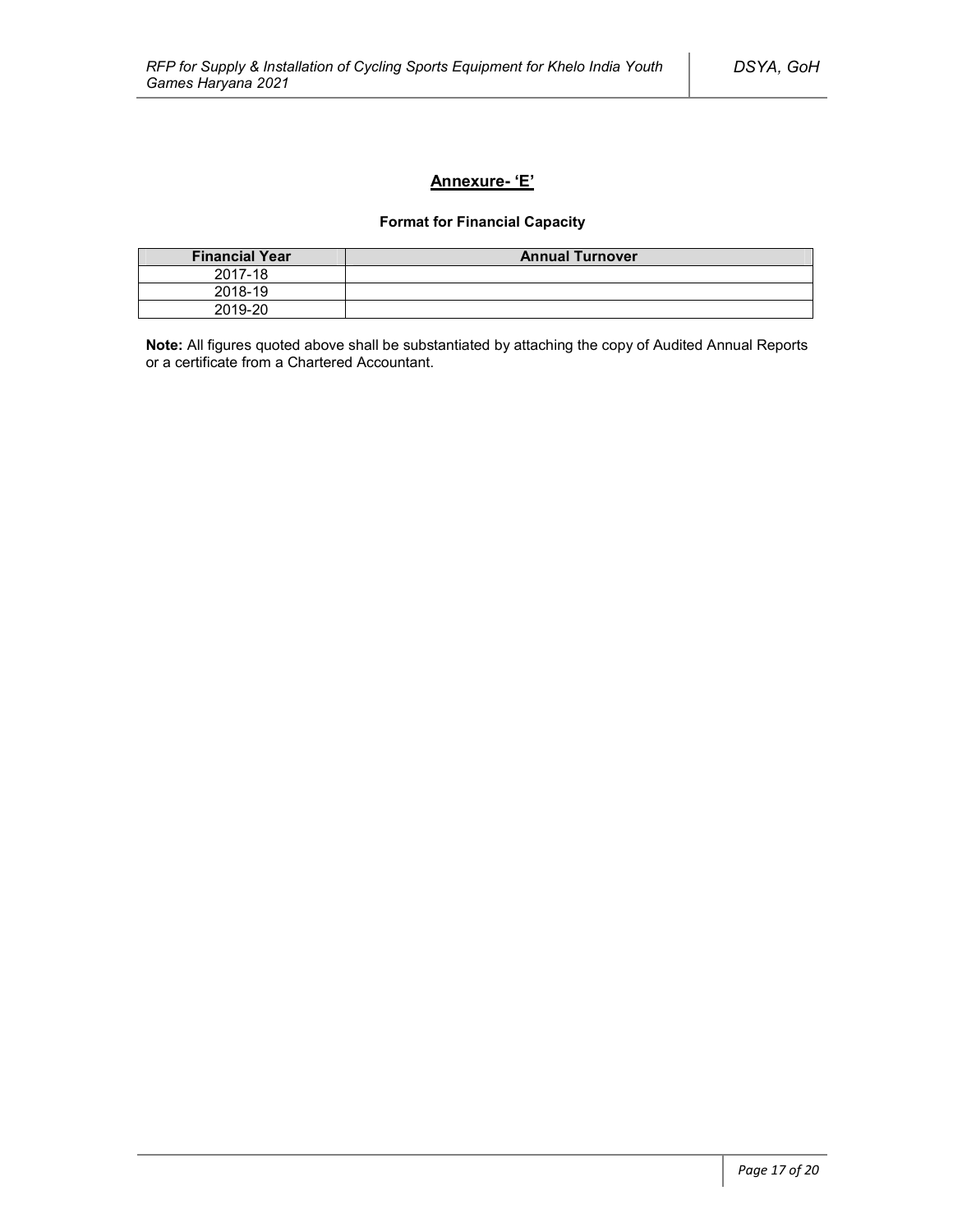### **ANNEXURE- 'I'**

# **ITEM WISE DETAILED SPECIFICATIONS & QUANTITY**

# **Sports Discipline: Cycling**

| Sr<br><b>No</b> | <b>Item Description</b>                                                                           | <b>Item Specification</b>                                                                                                                                             | <b>Required</b><br><b>Brand</b> | Quantity       |
|-----------------|---------------------------------------------------------------------------------------------------|-----------------------------------------------------------------------------------------------------------------------------------------------------------------------|---------------------------------|----------------|
| $\mathbf{1}$    | Lap counter (Road/Track)                                                                          | Digital Lap counter (Approved by<br>CFI)                                                                                                                              | Casio, Nivia                    | 2              |
| $\overline{2}$  | Bicycle Measuring jig<br>(Road/Track)                                                             | For bike check (Approved by CFI)                                                                                                                                      | <b>CFI</b>                      | 2              |
| 3               | Rollers                                                                                           | Size: 1460 (L) x 495 (W) x 98 (H)<br>mm 57.5 x 3.8 x 3.9 inches, Weight:<br>11Kgs/29.5lbs, Aluminium,<br>Compatibility: 26", 27.5", 29er,<br>700c.; (Approved by CFI) | Minora<br>/arion                | 30             |
| 4               | Bell (Road/Track)                                                                                 | <b>Standard Quality Table bell</b>                                                                                                                                    | Any Brand                       | 2              |
| 5               | Digital weighing machine<br>(Road/Track)                                                          | With 100% Accuracy; bike checks<br>least count 10gms, up to 25kg,<br>battery operated hook type.<br>(Approved by CFI)                                                 | Any Brand                       | 2              |
| 6               | Rider bib No. (Road frame No.)<br>(Road) with KIYG-2021 logo (1-<br>250)                          | Standard bib (1-250) Two set (men<br>1 set with 2 number & Women 1 set<br>with 2 number) with KIYG-2021<br>logo; safety pin 2000                                      | Any Brand                       | $\overline{2}$ |
| $\overline{7}$  | Rider bib No. (Track) with<br>KIYG-2021 logo (1-250)                                              | Standard bib, Two set (1-250) (men<br>1 set with 2 number & Women 1 set<br>with 2 number) with KIYG-2021<br>logo; safety pin 2000                                     | Any Brand                       | 2              |
| 8               | Whistle with Break Away<br>Lanyard. (Road/Track) with<br><b>KIYG Logo</b>                         | Hard plastic                                                                                                                                                          | <b>Fox 40</b>                   | 50             |
| 9               | Marshal Bib (Road) Neon<br>Orange with KIYG-2021 Logo<br>$(15 \text{ medium} + 10 \text{ large})$ | Standard bib for Identifying official<br>moto rider                                                                                                                   | Any Brand                       | 25             |
| 10              | Water bottle Sipper (road) with<br>KIYG-2021 Logo                                                 | Hard plastic with KIYG-2021 logo                                                                                                                                      | Any Brand                       | 170            |
| 11              | Flags - Red (Road) (Red-25,<br>White-10)                                                          | Standard Flag size-(1x1.5 feet) for<br>marshals, commissaries, for<br>barrage                                                                                         | Any Brand                       | 35             |
| 12              | Flag-Red/White/Yellow/Green<br>(Track)                                                            | (one feet x 1.5 feet) 5 Each both<br>ends; (Approved by CFI)                                                                                                          | Any Brand                       | 40             |
| 13              | Checked flag (Road) with wood<br>handle                                                           | For flag off by VIPs 3x4 feet Cloth                                                                                                                                   | Any Brand                       | 1              |
| 14              | Bike Stand - 06 cycle per Stand                                                                   | To hang the bikes at start point; 06<br>cycle per Stand                                                                                                               | Any Brand                       | 30             |
| 15              | Plastic Bag                                                                                       | made of plastic for working in rain<br>(for clipboards); As per International<br>and National Specification                                                           | Any Brand                       | 20             |
| 16              | <b>Start Gate</b>                                                                                 | Dimensions (LxWxH) -1110 x 800 x<br>1000 mm, Weight :60.2 kg, Service<br>pressure : 4.5 to 6.0 bars;<br>(Approved by CFI)                                             | ALGE/Tssot                      | 2              |

**Note:** Bidders are requested to quote exactly the required specifications and brands which are mentioned above. Quoted items other than the above-mentioned specifications and brands will not be considered.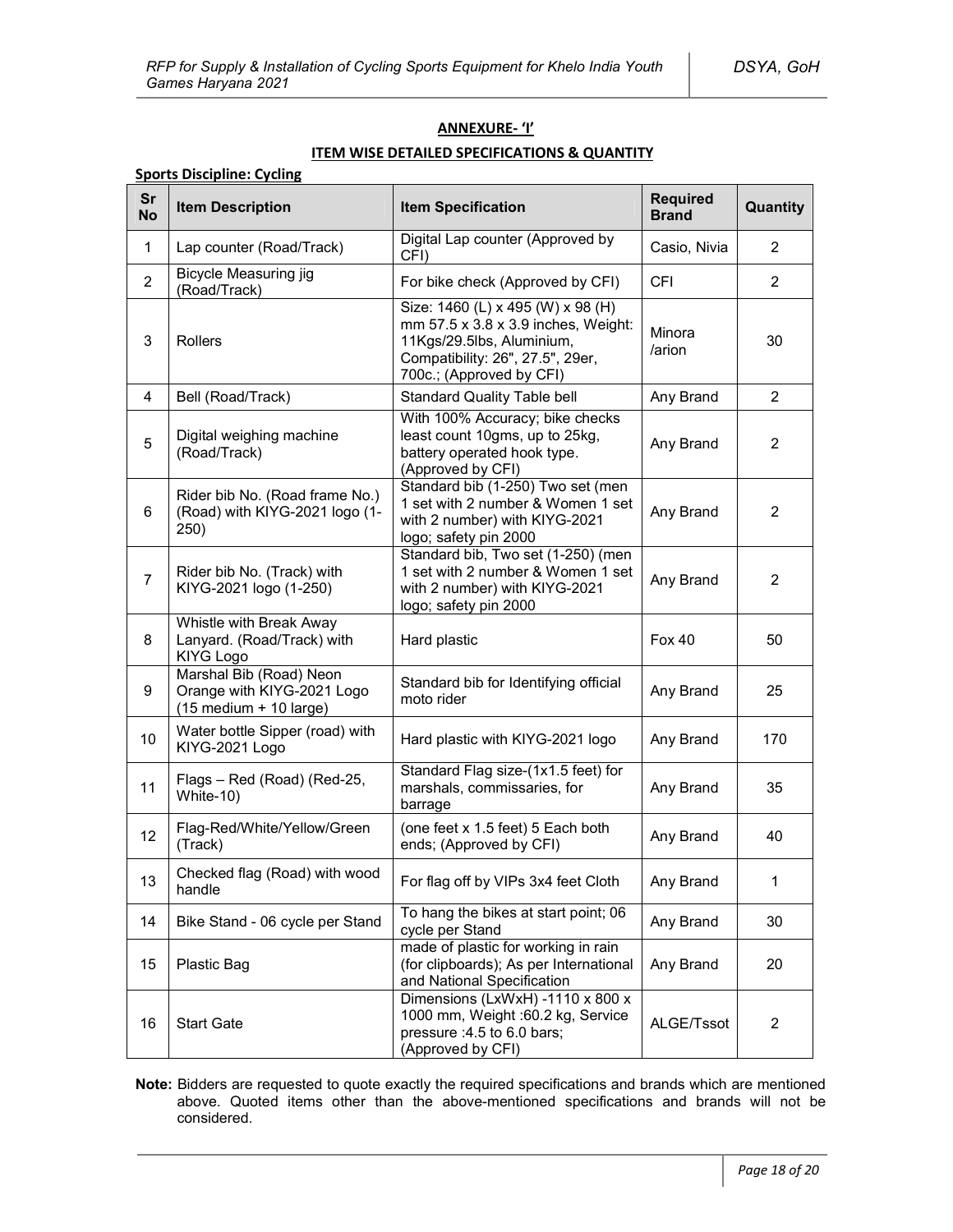### **ANNEXURE- 'II'**

# **COMPLIANCE STATEMENT:**

# **Sports Discipline: Cycling**

| <b>Sr No</b>    | <b>Item Description</b>                                                         | <b>Compliance</b><br><b>Specifications</b><br>(Yes/No) | <b>Offer Brand</b><br>(Make/Model) | <b>Remarks</b><br>(If Any) |
|-----------------|---------------------------------------------------------------------------------|--------------------------------------------------------|------------------------------------|----------------------------|
| $\mathbf{1}$    | Lap counter (Road/Track)                                                        |                                                        |                                    |                            |
| $\overline{2}$  | Bicycle Measuring jig (Road/Track)                                              |                                                        |                                    |                            |
| 3               | <b>Rollers</b>                                                                  |                                                        |                                    |                            |
| 4               | Bell (Road/Track)                                                               |                                                        |                                    |                            |
| 5               | Digital weighing machine<br>(Road/Track)                                        |                                                        |                                    |                            |
| 6               | Rider bib No. (Road frame No.)<br>(Road) with KIYG-2021 logo (1-<br>250)        |                                                        |                                    |                            |
| $\overline{7}$  | Rider bib No. (Track) with KIYG-<br>2021 logo (1-250)                           |                                                        |                                    |                            |
| 8               | Whistle with Break Away Lanyard.<br>(Road/Track) with KIYG Logo                 |                                                        |                                    |                            |
| 9               | Marshal Bib (Road) Neon Orange<br>with KIYG-2021 Logo (15 medium +<br>10 large) |                                                        |                                    |                            |
| 10              | Water bottle Sipper (road) with<br>KIYG-2021 Logo                               |                                                        |                                    |                            |
| 11              | Flags - Red (Road) (Red-25,<br>White-10)                                        |                                                        |                                    |                            |
| 12 <sup>2</sup> | Flag-Red/White/Yellow/Green<br>(Track)                                          |                                                        |                                    |                            |
| 13              | Checked flag (Road) with wood<br>handle                                         |                                                        |                                    |                            |
| 14              | Bike Stand - 06 cycle per Stand                                                 |                                                        |                                    |                            |
| 15              | Plastic Bag                                                                     |                                                        |                                    |                            |
| 16              | <b>Start Gate</b>                                                               |                                                        |                                    |                            |